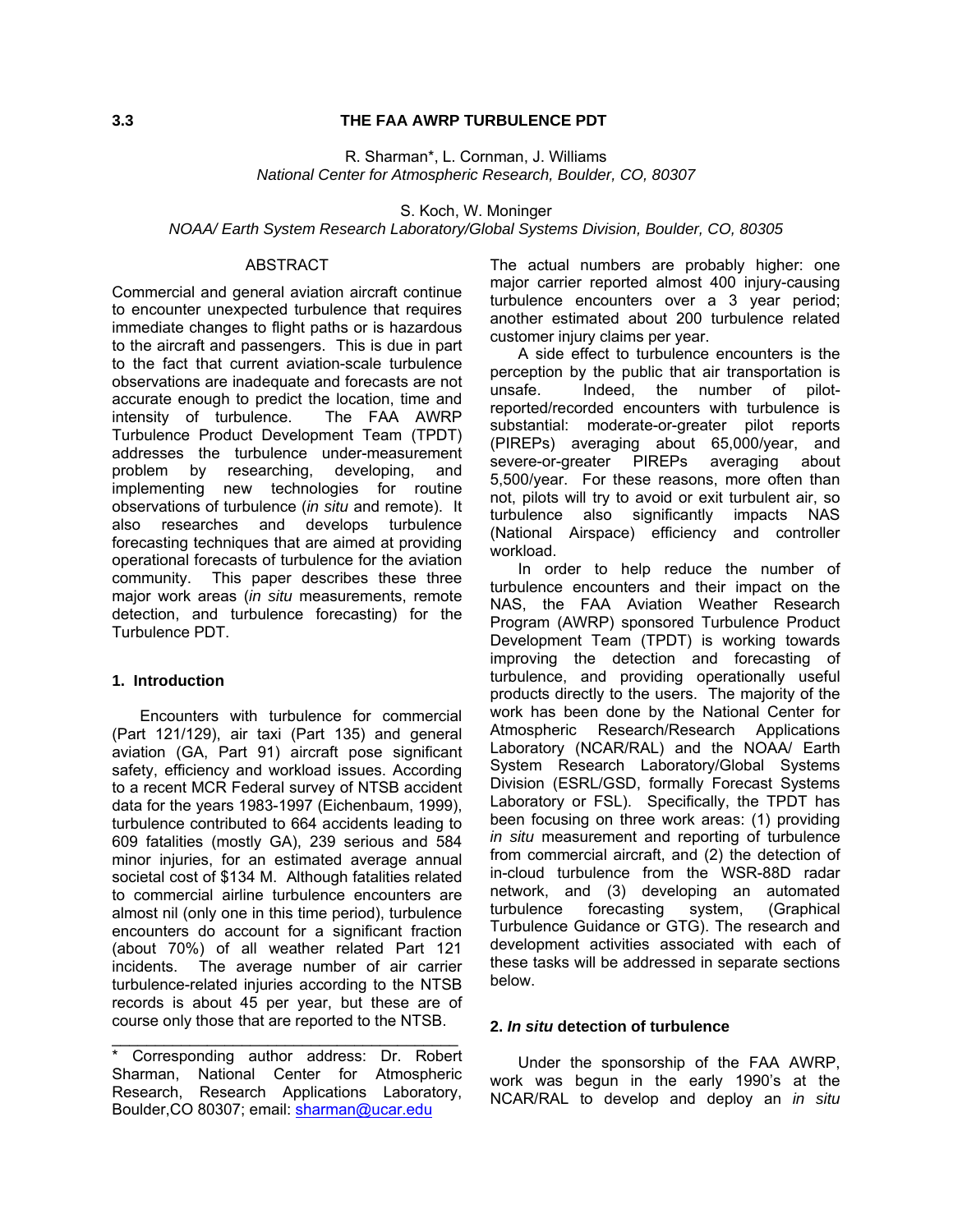turbulence measurement and reporting system for commercial aircraft. The concept was to use existing sensors, avionics and communication networks to produce and disseminate a state-ofthe-atmosphere turbulence metric – the eddy dissipation rate (viz.,  $\varepsilon^{1/3}$ , hereafter EDR). These data would then be used by a variety of users for operational and scientific purposes. Operational users include pilots, airline dispatch and meteorology personnel, aviation forecasters, and air-traffic personnel. Furthermore, these data would also be used by the turbulence research and development community for building and improving turbulence detection, nowcast and forecast products.

The EDR reports are intended to augment the existing turbulence pilot reporting data. As is wellknown, these pilot reports are subjective measures of the aircraft's response to the turbulence, as opposed to quantitative, state-ofthe-atmosphere measurements. Furthermore, pilot reports are sporadic in space and time, and very few null reports are made. The EDR reporting system was designed to address many of the deficiencies with pilot reports. That is, to provide routine and quantitative measurements of atmospheric turbulence intensity levels – including null reports. It should be noted that to save communications costs, some aircraft may be configured to generate EDR reports on an "eventdriven," as opposed to routine basis.

Two principal algorithms have been developed to measure the eddy dissipation rate (EDR) from on-board data. The first method uses vertical accelerations and a mathematical model of the aircraft response to turbulence in order to estimate EDR values, whereas the second method uses a calculation of the vertical wind component. Starting in 1997, the implementation of the firstgeneration accelerometer-based EDR algorithm was begun on United Airlines aircraft. A total of 199 aircraft, B737s and 757s, currently have the algorithm installed; however, due to transmission cost concerns, only the 757s are currently providing routine EDR reports. Starting in 2006, the wind-based algorithm will be installed on 160 aircraft from Delta airlines and 400 aircraft from Southwest Airlines. In the following sections, a sampling of the current activities associated with the United Airlines deployment is discussed, including verification efforts and the use of the EDR reports in the development and verification of radar- and model-based turbulence products.

### **2.1** *Verification Activities*

The algorithm that has been implemented on the United Airlines aircraft is based on accelerometer data. Improvements to this firstgeneration accelerometer-based version exist, (including better aircraft response data, band-pass filtering and quality control processing), but have not been deployed. In fact, it is assumed that all future implementations will be based on the vertical wind, maximum-likelihood algorithm. Nevertheless, these accelerometer-based EDR data give a good idea as to the benefits of the turbulence reporting concept.

The EDR reports from the United Airlines deployment are undergoing verification by a comparison to pilot reports of turbulence as well as occasional passenger reports. Figure 2, Figure 1, and Figure 4 show a spatial series of EDR reports for portions of three different flights. These cases were chosen because there was a pilot report of turbulence from the specific flight. There are two locations indicated for the pilot reports: the red circle shows the location along the flight track at the time given in the pilot report; whereas, the black dot indicates the aircraft location given in the pilot report. Note that these two locations do not always match. The actual flight track is indicated by the color-coded (by altitude) diamonds and the two parallel tracks are the median and 95%  $\varepsilon^{1/3}$  values, (color code in the upper right). The arrow gives the direction of the flight track.

In Figure 2, a reasonably good match is seen between the pilot report ("light-to-moderate") and the  $\varepsilon^{1/3}$  report (0.25). There is a discrepancy between the locations of the encounter as given by the time in the pilot report versus the location given in the pilot report. In analyzing these data, it has been seen that this type of divergence occurs relatively often. Figure 1 illustrates a case where there is a difference between the pilot report ("light') and the  $\varepsilon^{1/3}$  report (0.05). Without further information, this discrepancy cannot be resolved. However, it should be noted that since the  $\varepsilon^{1/3}$  values are binned in increments of 0.1, an  $\varepsilon^{1/3}$  value that lies between zero and 0.1 would be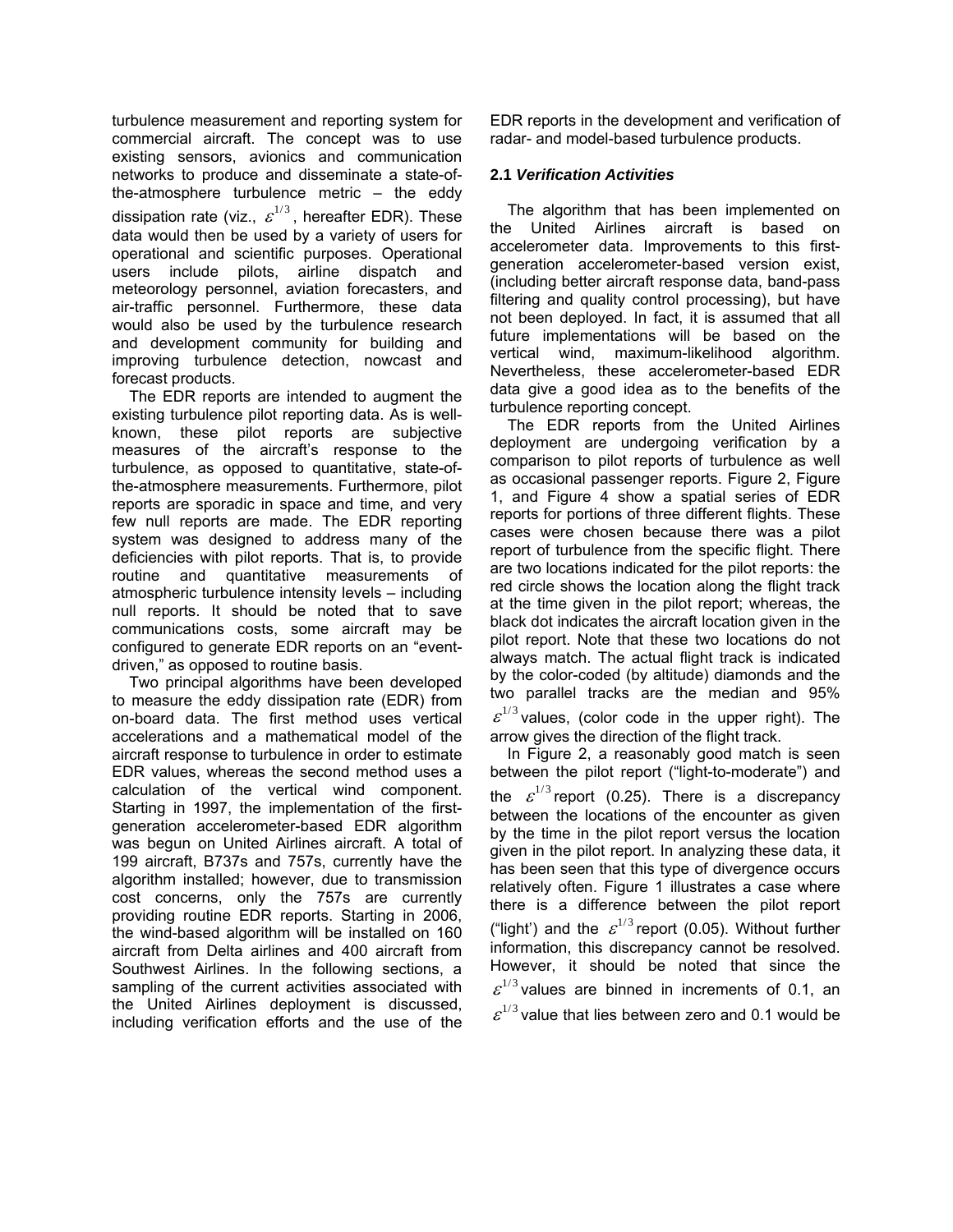reported as 0.05, and this could be a source of the difference. In future implementations, it is envisioned that a finer resolution, at least at the lower EDR values, might be employed. Finally, Figure 4 illustrates a more extreme example of the problem mentioned above regarding the positional inaccuracies in the pilot reports. The pilot report shown in this figure is from the same flight as the EDR reports. Nevertheless, the location of the aircraft given in the pilot report is over 100 km from the actual flight path. Besides all of the subjectivity inherent in the turbulence pilot reports, this type of inaccuracy is yet another motivation behind the deployment of the EDR reporting system.

 Figure 3 and Figure present a comparison between EDR reports and turbulence "passenger reports" for two different flights. The passenger recorded a running evaluation of the turbulence intensity for the flights. The turbulence levels used by the passenger were: "null" (0), "null-to-light" (1), "light" (2), "light-to-moderate" (3), and "moderate" (4). Dashed lines between values indicate a constant intensity level between samples. In both examples, there is a reasonable, though not oneto-one correspondence between the passenger and EDR reports. As mentioned above, the coarse resolution between the EDR levels may contribute to some of this discrepancy. It has been noted that with this first version of the accelerometer-based EDR algorithm, it is not uncommon to find relatively large EDR values during the climb-out and approach phases of flight. This problem can clearly be seen in Figure 3. Furthermore, the onboard quality control algorithm often flags the EDR reports at these low altitudes (see the line just above the time field in the figures).

## **2.2** *Other Activities*

In 2006, a large number of Southwest Airlines B737 aircraft will have the wind-based i*n situ* algorithm deployed. The reports from these aircraft will complement those from the United Airlines aircraft, in terms of route structure. An uplink program with a select number of United Airlines aircraft will also occur during 2006. A characterbased graphic product using the EDR data will be generated, uplinked and displayed on the ACARS printer.

An automated quality control algorithm for the *in situ* reports has been developed and implemented. These reports are now on an Experimental ADDS website, and are used by meteorologists and dispatchers at United Airlines. (see Figure 6).

### **3. Remote sensing of turbulence.**

While the clear-air turbulence forecasts provided by GTG are now routinely generated, an automated system for identifying and disseminating information about hazardous convectively-induced turbulence remains lacking. This omission is particularly significant because historical data suggest that over 60% of turbulence-related aircraft accidents are due to convectively-induced turbulence (Cornman and Carmichael 1993). To address this issue, the NCAR Turbulence Detection Algorithm (NTDA) is being developed to provide a real-time capability for detecting potentially hazardous in-cloud turbulence using operational weather radars. The NTDA is a fuzzy-logic algorithm that uses radar reflectivity, radial velocity, and spectrum width to perform data quality control and compute atmospheric turbulence intensity estimates (eddy dissipation rate, EDR) and associated quality values, or confidences. A real-time demonstration of the NTDA using Level II data from sixteen NEXRADs in the upper Midwest was performed in the summer of 2005, producing a 3-D mosaic of in-cloud turbulence intensity at five-minute intervals. In addition, text-based maps of turbulence ahead were generated for all United Airlines aircraft in the demonstration domain, and were uplinked to the cockpit ACARS printers for select flights. This operational demonstration was the first step of a planned implementation that would offer turbulence detection over the conterminous United States, providing airline meteorologists, dispatchers, air traffic controllers, and pilots a new tool for identifying areas hazardous to aviation safety and helping to reduce delays and loss of capacity due to convective activity.

### **3.1** *NCAR Turbulence Detection Algorithm (NTDA)*

The NTDA is a fuzzy-logic algorithm that utilizes the radar reflectivity, radial velocity, and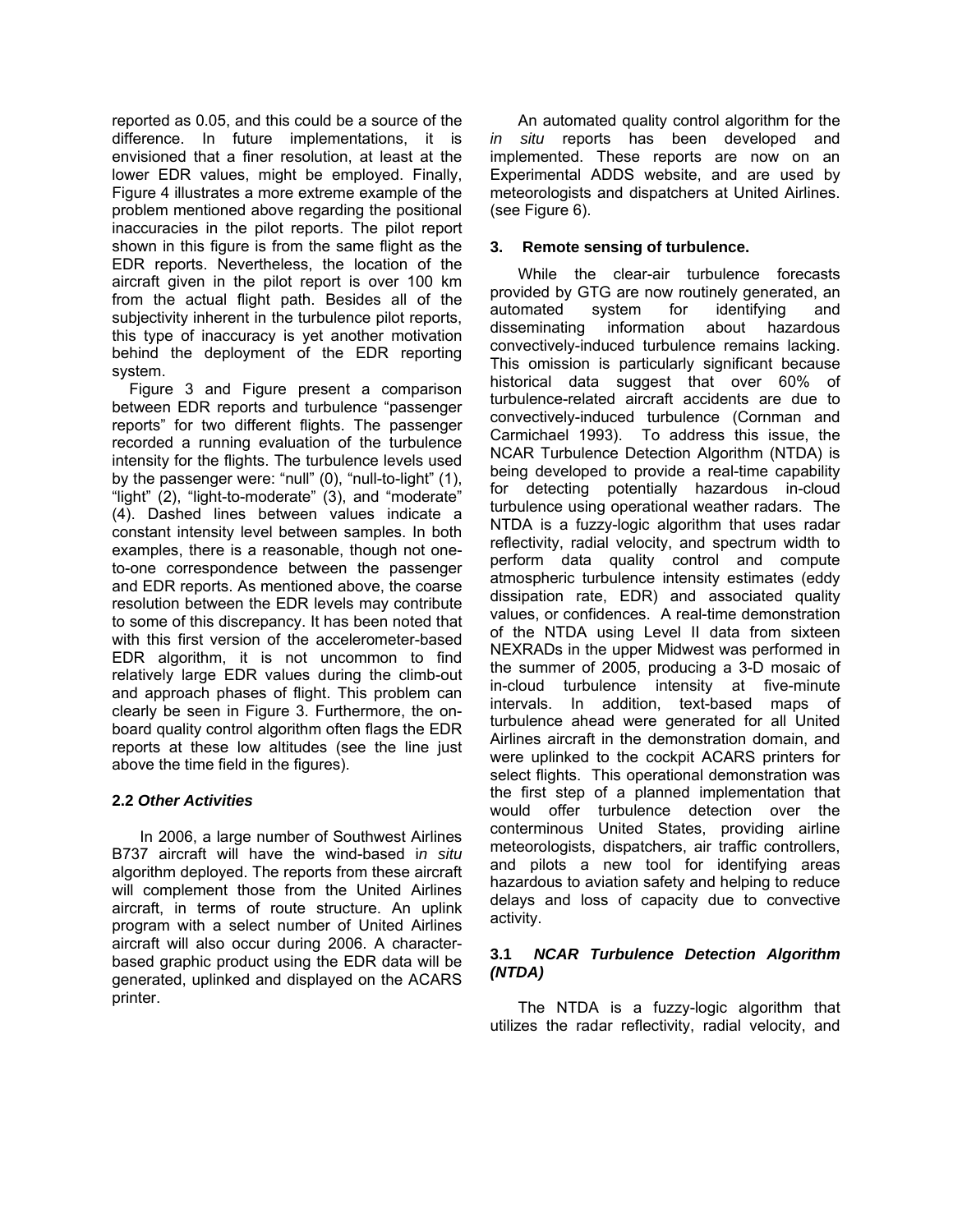spectrum width to perform data quality control and produce EDR estimates on the same polar grid as the raw radar data. A diagram of the algorithm is shown in Fig. 7. A data preprocessing step combines reflectivity and Doppler moment data from split cut tilts (e.g., lower elevation angles where the long-PRT reflectivity and short-PRT Doppler sweeps are commonly separate). Data quality control is performed in two steps: data censoring and data confidence computations. Data censoring removes measurements that are so contaminated by solar radiation and other sources as to be unusable. The confidence computations make use of an estimated signal-tonoise ratio (SNR), overlaid power ratio, Radar Echo Classifier clutter interest (Kessinger et al. 2003), spectrum width field "texture," radar reflectivity, measurement range from the radar and height above ground, and local averaging volume "coverage" by usable spectrum width data. An EDR estimate for each measurement point is computed by scaling the spectrum width by a theoretical quantity dependent on range (Cornman and Goodrich 1996), and local confidenceweighted averages are computed to produce the final EDR and confidence.

## **3.2** *Mosaicking technique*

The mosaicking algorithm works by collecting the latest data for each radar tilt in the domain of coverage. It computes the latitude, longitude and mean seal level (MSL) altitude of each relevant polar-coordinate radar data point, adjusting for beam bending using a standard model (Doviak and Zrnić 1993). It then loops through all the points on the desired 3-D Cartesian grid, computing a distance- and confidence-weighted average of the radar measurements near each location. The distance weighting function used in the operational demonstration is a 3-D Gaussian with a vertical standard deviation  $\sigma_{v}$  = 1,500 ft. and a horizontal standard deviation  $\sigma_h$  = 2 km. The averaging volume is truncated at 3 σ*v* in the vertical and 4  $\sigma_h$  in the horizontal to speed the computation. An associated distance-weighted average confidence is computed for each grid point using a similar formula. In creating reflectivity mosaics, the confidence of every radar reflectivity measurement is taken as 1.

### **3.3** *NTDA Operational Demonstration*

On 4 June 2005, a demonstration of an NTDAbased 3-D turbulence mosaic product that makes use of real-time Level II data from sixteen NEXRADs in the upper Midwest began. The demonstration domain covered a region from eastern Iowa and Missouri to western Pennsylvania and West Virginia and from southern Wisconsin and Michigan to northern Tennessee. Every 5 minutes, the most recent NTDA output from all the NEXRADs were combined into a 3-D mosaic having a horizontal resolution of 0.02° in latitude and longitude (approximately 2 km) and vertical levels at multiples of 3,000 ft. up to 45,000 ft. Radar reflectivity and NTDA confidence values were also mosaicked. A web-based Java display similar to the visualization tool in Experimental ADDS (http://www.weather.aero) allowed users to view the NTDA EDR, confidence, and reflectivity mosaics. Real-time *in situ* turbulence data obtained from United Airlines B-757 aircraft via the FAA's automated turbulence reporting system (Cornman et al., 1995 and 2004) could optionally be overlaid, as depicted in Fig. 8. For purposes of display, the EDR was scaled into a turbulence severity category of Smooth, Light, Moderate, Severe or Extreme based on its approximate hazard to a medium-sized aircraft flying at cruise speeds.

Another aspect of the real-time demonstration was the generation every five minutes of custom text-based maps of turbulence ahead for all United Airlines aircraft penetrating the demonstration domain (see Figure 9). Aircraft Situation Display to Industry (ASDI) data were used to determine the position and route of each aircraft and to predict its future path. NTDA mosaic data were then resampled onto a grid covering 114 nm ahead and 40 nm to either side of the predicted flight path, and turbulence hazard categories were represented by characters to produce the 2-D, text-based maps. The filed flight plan and relevant waypoints are also displayed. Messages containing significant turbulence are uplinked to the cockpit Aircraft Communications Addressing and Reporting System (ACARS) printers on select flights. A website allowed pilots to review all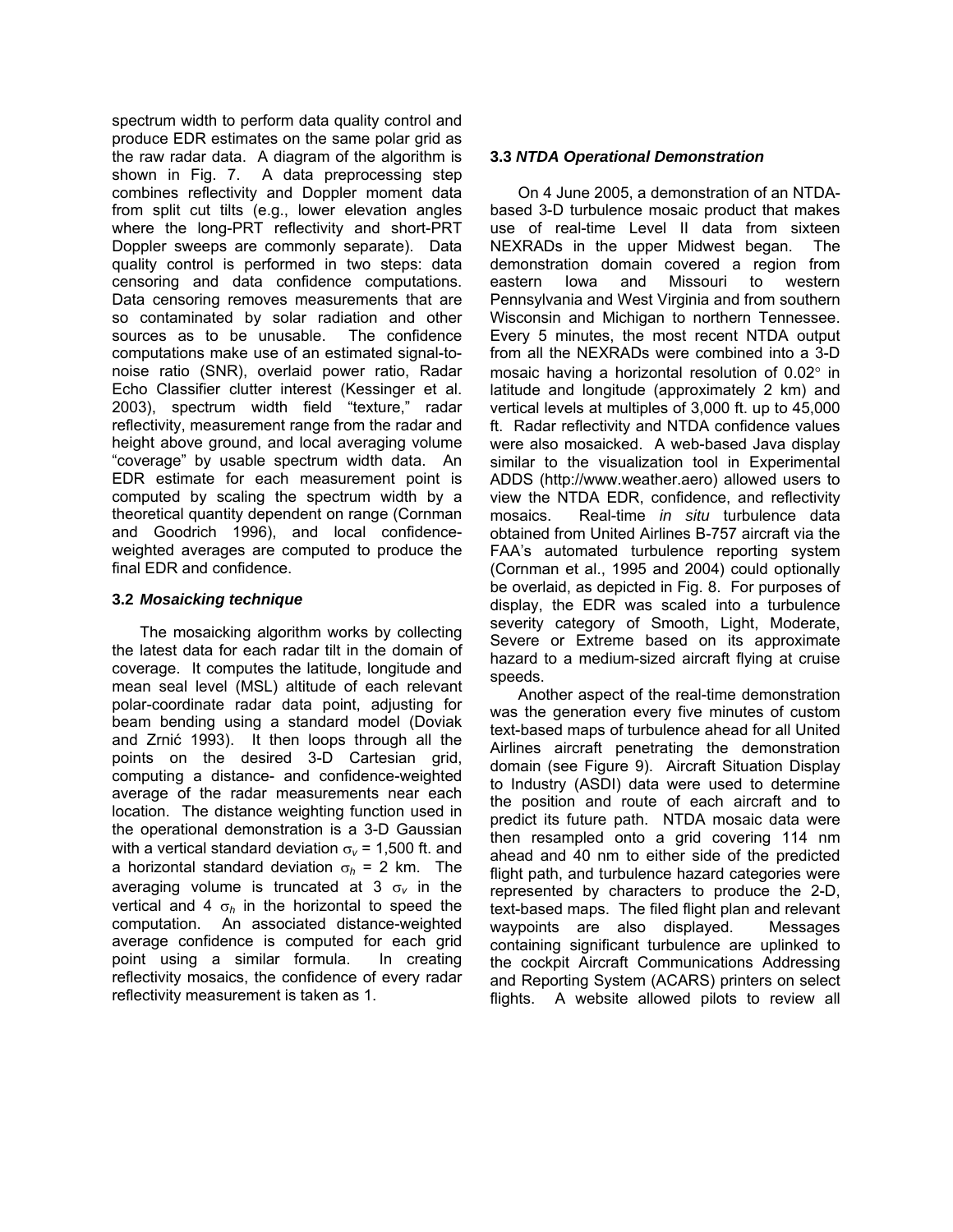generated messages and provide feedback for those that were uplinked.

# **3.4** *NTDA Verification Results*

In the early stages of development, the NTDA was verified and tuned using comparisons to EDR estimates calculated from research aircraft measurements obtained from various field programs. The recent availability of *in situ* EDRs from the FAA's automated turbulence reporting system (Cornman et al. 1995 and 2004) make a more comprehensive statistical evaluation possible. The *in situ* system downlinks oneminute average and peak EDR values. The 100 United Airlines B-757s equipped with this system supply several hundred flight hours per day of objective turbulence measurements in locations and conditions where commercial aircraft commonly fly. For the analysis presented here, comparisons were performed between the NTDA EDR and reflectivity mosaics generated between 5 June 2005 and 5 October 2005 and all valid *in situ* data reported in the demonstration domain at altitudes above 1,500 ft. The comparison was performed by computing the median of all mosaic values within 3,000 ft. vertically and 10 km horizontally of the aircraft path segment traversed during collection of an *in situ* EDR measurement.

Figure 10 shows box plots representing the distribution of NTDA EDR values corresponding to each of the one-minute average *in situ* EDR levels, which are quantized at 0.05  $m^{2/3}$  s<sup>-1</sup> intervals and are listed across the *x*-axis. These comparisons show good correlation but substantial spread in the NTDA EDR estimates and a positive bias of about 0.15  $m^{2/3}$  s<sup>-1</sup>. The spread may be due to time lags between the radar and aircraft measurements, the inherent difference between the two measurement systems, inhomogeneity over the mosaic comparison volumes, or inaccuracy in the *in situ* EDR reports. The bias may be due to inaccuracy in the *in situ* EDR reports, an incorrect choice of turbulence length scale, or the fact that the NTDA does not yet account for spectrum width estimator bias or spectral broadening mechanisms other than turbulence.

The Receiver Operating Characteristic (ROC) curves shown in Figure 11 illustrate the tradeoff between the probability of detecting *in situ* turbulence of various magnitudes vs. the probability of detecting the absence of turbulence (which is one minus the nuisance alarm rate). The fact that the curves approach the upper right corner of the plot indicates that the NTDA has skill in predicting aircraft turbulence encounters. In addition, the fact that the NTDA performs better for higher levels of turbulence is encouraging. For example, an 80% PoD of moderate turbulence would incur a 34% nuisance alert rate. (Note, however, that the red line representing the ROC curve for severe or greater turbulence is not meaningful, since only two severe turbulence measurements were available for comparison.) These results are very promising, especially considering the difficulties in comparing the NTDA and aircraft measurements, which are measured over different volumes and often at times differing by several minutes.

 In contrast, an identical comparison of median radar reflectivity mosaic values with *in situ* average EDR measurements showed that radar reflectivity exhibited no skill in predicting turbulence intensity. This is a noteworthy result, since reflectivity magnitude is often used by pilots, dispatchers and others to assess the likelihood of convectively-induced turbulence hazardous to aircraft. Of course, these data were collected from actual commercial flights, which tend to avoid penetrating thunderstorms and other areas of enhanced reflectivity. Nevertheless, this analysis suggests that the NTDA EDR is potentially a more useful metric of turbulence hazard than reflectivity magnitude is.

## **3.5** *Future Work*

Efforts are currently underway to refine the NTDA, with the goal of further improving its performance. Case studies are being performed of events in which a significant mismatch between the NTDA and *in situ* EDR values are observed, and the many parameters in the algorithm are being empirically tuned. The use of radial velocity measurements via a structure-function approach is also being investigated. It is anticipated that these algorithm improvements will be highlighted in a second real-time demonstration to be performed in the summer of 2006.

In collaboration with the Advanced Weather Radar Techniques PDT, the NTDA is being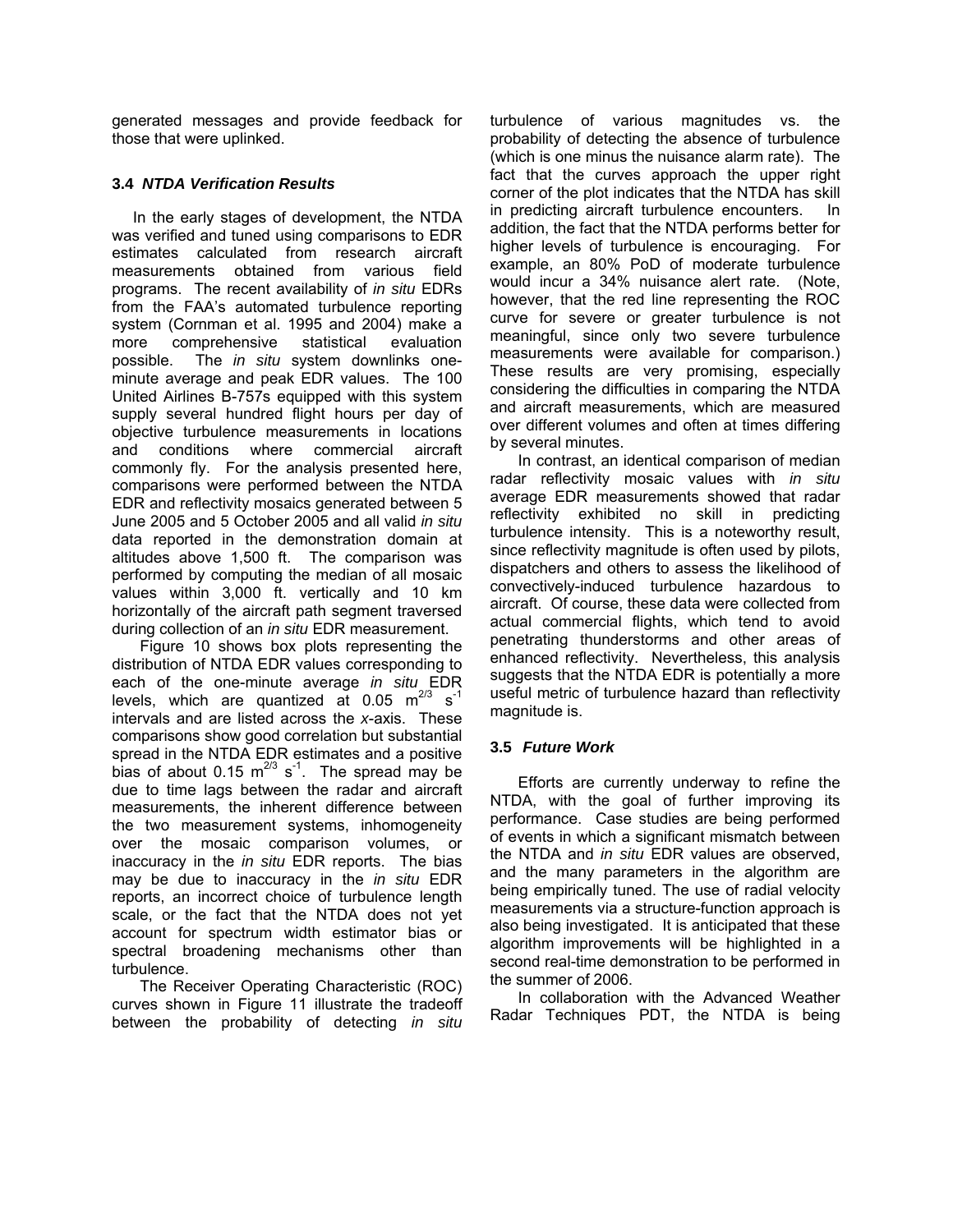implemented in the NEXRAD Open Radar Products Generator (ORPG) Common Operations and Development Environment. If approved for implementation on all NEXRADs, EDR data will become part of the NEXRAD Level III data stream, available to all interested users for operational or scientific purposes. In particular, these data could be used to generate a nationwide real-time turbulence detection product similar to the 3-D mosaic produced during the summer 2005 demonstration. Such a product could provide both strategic and tactical turbulence hazard information to aviation meteorologists, airline dispatchers, pilots, general aviation users, and air traffic controllers. The in-cloud turbulence product would supplement radar reflectivity and GTG in assessing the likelihood of hazardous in-cloud turbulence. Eventually, it is anticipated that the NTDA output will be combined with satellite, *in situ*, and NWP model data to identify and forecast regions of hazardous convectively-induced turbulence. The resulting turbulence "nowcast" capability could significantly improve aviation safety and air traffic flow during convective events.

## **4. Turbulence forecasting**

The MCR Federal report mentioned in the introduction (Eichenbaum, 1999) estimated that *only about 30% of upper level injury-causing turbulence incidents were forecast based on previous turbulence PIREPs or valid AIRMETs.* A large percentage of these turbulence encounters might be avoided if better turbulence forecast products were available for use by air traffic controllers, airline flight dispatchers, and flight crews. Strategic planning for turbulence avoidance can be accomplished if sufficiently accurate forecasts of turbulence are available. Previous studies (e.g., Fahey 1993) have shown that at least for commercial air carriers, strategic planning can reduce cabin injuries and reduce carrier costs. However, current forecasting methods have not generally provided acceptably high detection rates and at the same time acceptably low false alarm rates. The term "acceptable" does not have a universal quantitative definition, but the Turbulence Joint Safety Implementation Team (JSIT) report to improve the quality of turbulence information recommended probabilities of MOG detection should be > 0.8 and probabilities of null detection should be > 0.85 for turbulence forecasts to be most useful.

The lack of progress in the turbulence forecasting area is due in large part to the fact that, from the meteorological perspective, turbulence is a "microscale" phenomenon. In the atmosphere, turbulent "eddies" are contained in a spectrum of sizes, from 100s of kilometers down to centimeters. But aircraft bumpiness is most pronounced when the size of the turbulent eddies encountered are about the size of the aircraft; for commercial aircraft this would be eddy dimensions of about 100m or so. It is impossible to directly forecast atmospheric motion at this scale (it would take about 10m resolution with a grid-based forecast model), now or even in the foreseeable future. Fortunately, it appears that most of the energy associated with eddies of this scale cascades down from the larger scales of atmospheric motion (e.g. Dutton and Panofsky, 1970), which may in fact be resolved by current weather observations and numerical forecast models. Assuming the large-scale forecasts are sufficiently accurate, the turbulence forecasting problem is then one of identifying large-scale features that are conducive to the formation of aircraft scale eddies. So one major area of research over the last 50 years or so has involved efforts to establish a linkage between large-scale atmospheric features (i.e., observable by routine meteorological observations and resolvable by numerical weather prediction models) and aircraftscale turbulence. Some of these linkages have been inferred through the efforts of National Weather Service and airline meteorological forecasters as turbulence forecasting rules-ofthumb, but the skill depends on the forecaster, and that skill diminishes rapidly with forecast lead time.

The TPDT recognizes the need for automated reliable turbulence forecasts, and that need is being addressed in two ways. First, applying the results of turbulence-related research to the development of an automated turbulence diagnosis and forecasting system, termed the GTG (Graphical Turbulence Guidance). The GTG has been implemented on the NCEP operational ADDS (Aviation Digital Data Service) website (http://adds.aviationweather.gov/turbulence) and produces 4-D grids of turbulence potential using RUC model forecast grids. Second, given that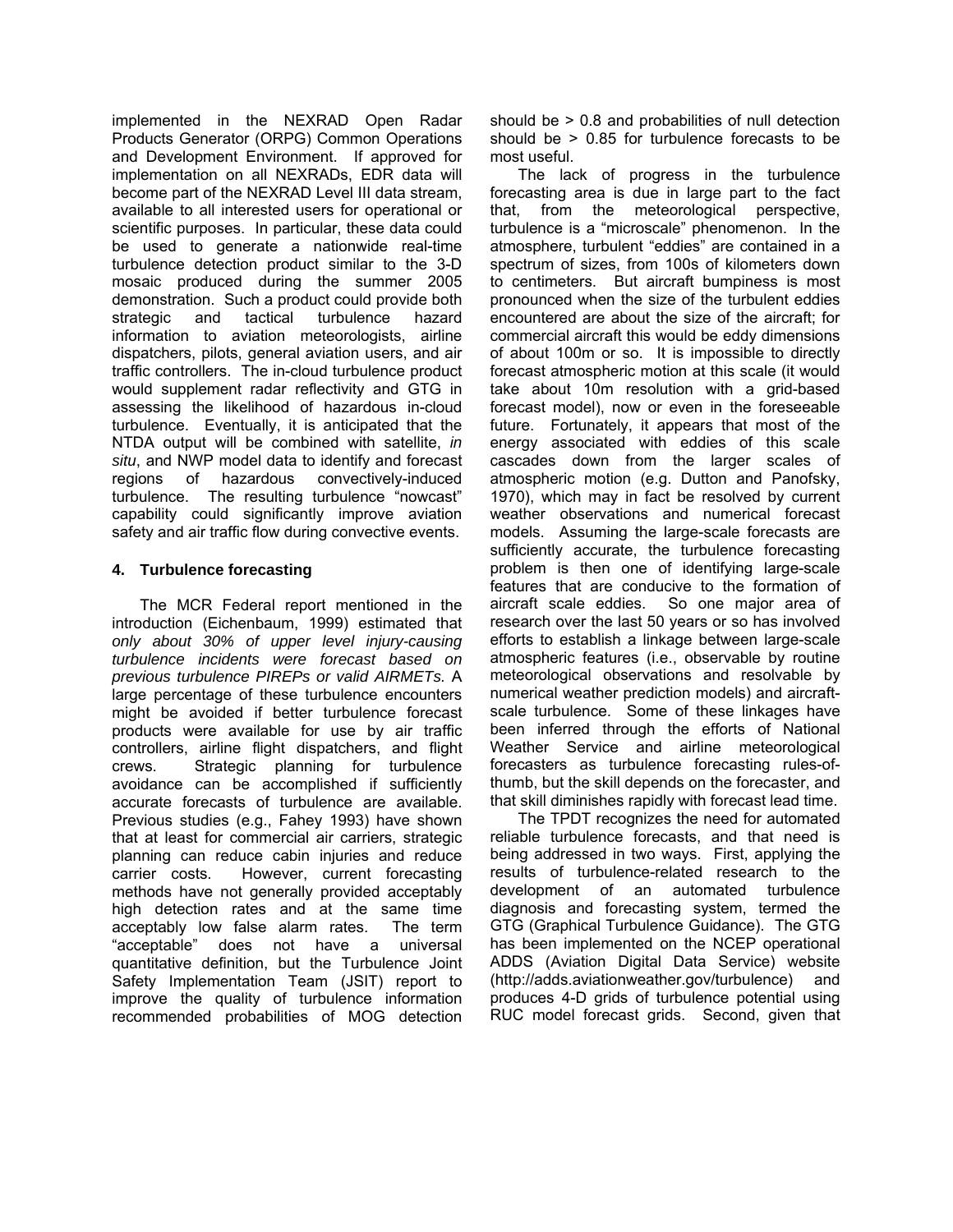turbulence forecasting progress is hampered by our incomplete understanding of the causes and life cycles of atmospheric turbulence, the TPDT devotes some of its resources towards research that leads to better understanding of the generation and evolution processes of turbulence.

# **4.1** *GTG status*

The automated turbulence forecasting system developed by the TPDT was originally named the Integrated Turbulence Forecasting Algorithm, ITFA, and concentrated only on upper level (>FL200) clear-air turbulence (see Sharman et al., 1999, Sharman et al., 2000, Sharman et al., 2002, Tebaldi et al., 2002). In brief, the essence of the technique is to combine many different turbulence diagnostics in an optimal way to account for current observations (PIREPs). The diagnostics are aimed mainly at identifying clear-air turbulence (CAT) potential related to upper-level fronts and jet streams. Mountain wave turbulence and convective sources of turbulence are not explicitly accounted for, but may be captured by some of the more "generic" turbulence diagnostics. This approach of dynamically assigning weights has been shown by Tebaldi et al. (2002) to give better performance than using a single diagnostic.

The ITFA system became "operational" for qualified meteorologists and dispatchers in March 2003 and at that time was renamed the Graphical Turbulence Guidance (GTG) product. The first generation GTG, or GTG1, provides gridded CAT forecasts stratified by flight levels and graphical displays of turbulence potential are provided on those flight levels to interested users at the ADDS website. An example of GTG1 output as provided on the ADDS website is shown in Fig. 12.

The next generation of GTG, GTG2, is currently under final testing and is expected to be deployed on the operational ADDS website in late 2006. GTG2 expands the capabilities of GTG1 by extending turbulence analyses and forecasts down to FL100 from the GTG1 value of FL200. The FL100-FL200 altitude band is especially significant for air taxi commercial carriers. Thus in the new system, there are turbulence predictions at both upper levels (>FL200) and mid-levels (FL100- FL200). In addition, some new turbulence diagnostics were included as a result of continued turbulence diagnostic research by the TPDT and

other researchers. A detailed description of the GTG2 product is provided in Sharman et al. (2004). Both subjective and objective evaluations of the ITFA/GTG based on comparisons to available turbulence reports (or pilot reports, PIREPs) have been an integral part of the algorithm's development since its inception. Independent *subjective* evaluations have been made by the Aviation Weather Center (AWC), the FAA's William J. Hughes Technical Center, and various airlines. *Objective* evaluations based on comparisons to PIREPs have been ongoing by both the developers and an independent verification team composed of scientists from NOAA-Research-ESRL/GSD and NCAR/RAL. Results of the evaluations from previous years can be found in Brown et al. (2000). Complete objective evaluations in the form of probability of detection (POD) statistics are also available on a daily basis on NOAA-Research-ESRL/GSD's Real-Time Verification System (RTVS) (see Mahoney et al. 2002 for a description) website [\(http://www-ad.fsl.noaa.gov/fvb/rtvs](http://www-ad.fsl.noaa.gov/fvb/rtvs)) since 1999.

Both subjective and objective evaluations are performed independently by the Quality Assessment (QA) PDT (see Mahoney and Brown 2006) and are input to the FAA/NCEP Aviation Weather Technical Transfer (AWTT) process. The AWTT board is set up to guide and accelerate transition of aviation weather R&D products into operations, while ensuring that GTG or any FAA AWRP product is accurate, useful, and operationally robust. Assisting the AWTT Board is the AWTT Steering Group (ASG), composed of FAA and NWS personnel in the Board members' organizations who are knowledgeable in the areas relevant to the particular product being evaluated. The ASG with inputs from the QAPDT evaluates the product on its scientific merits and accuracy and submits its recommendations for advancement of the product to the next decision point to the AWTT Board, who after consulting with relevant user groups approves or disapproves the decision point for the product. The Board applies a four-point set of decision criteria (D1, D2, D3, D4) successively at various stages of the technology transfer cycle. In particular, a QAPDT independent verification report accompanies the transition to D3 ("Experimental") or D4 ("Operational") of GTG or any FAA AWRP product. After a D3 approval the experimental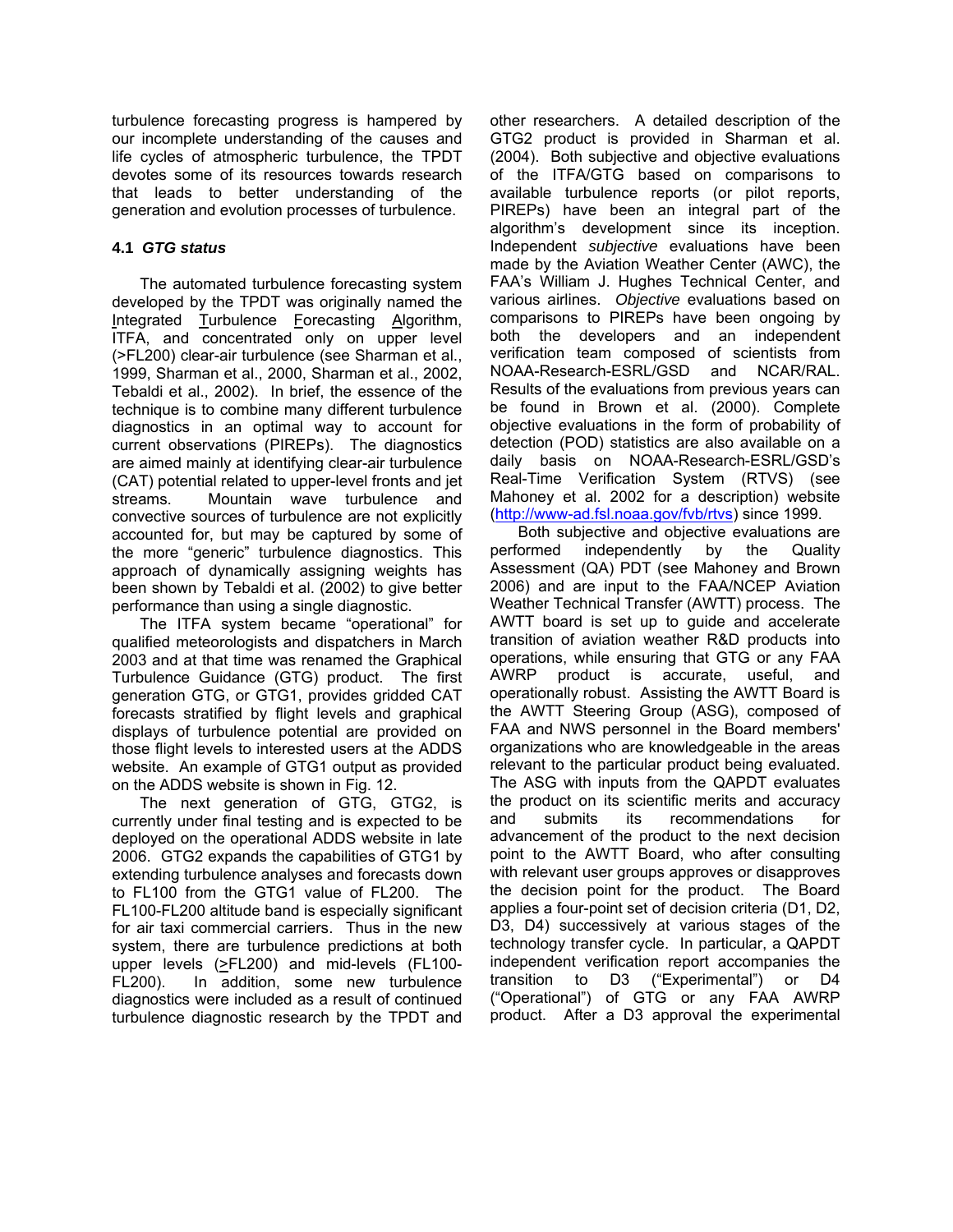product is available to the public through the Experimental ADDS display for preliminary evaluations; and after a D4 approval the product is available on Operational ADDS to qualified meteorologists and dispatchers as an aid to making routing decisions.

One of the objective measures of diagnostic/GTG performance used by both the GTG development team and the QAPDT is the area under PODY-PODN ROC curves (AUC), as demonstrated for the NTDA performance. In this procedure a set of thresholds is assumed for each diagnostic and the GTG combination, and for each threshold the diagnostic performance based on comparisons to available turbulence PIREPs is evaluated by computing both a PODN and a PODY. Here PODN refers to the probability of detection of "null" or smooth turbulence events, and PODY refers to the probability of detection of moderate-or-greater (MOG) turbulence events. These curves essentially measure the ability of a forecast algorithm to discriminate between Yes (i.e. MOG) and No (i.e. smooth) turbulence events. For the range of thresholds selected, higher combinations of PODY and PODN, and therefore larger AUCs, imply greater skill in discriminating between null and MOG turbulence events. The AUC ranges from 0.5 for no skill to 1.0 for perfect skill. For a more complete discussion of the use of the AUC as a discrimination metric see e.g. Marzban (2004). ROC curves derived for the 6-hr forecast performance for GTG2 and its component algorithms based on one years' worth of PIREP data are shown in Fig. 13. As can be seen, by this measure, GTG2 outperforms its constituent diagnostics and AIRMETs for both mid- and upper-levels.

In addition, UAL *in situ* reports will be included in the GTG2 product. This provides considerably more null reports, and removes much of the uncertainty associated with using PIREPs for tuning and verification. The strategies for incorporating *in situ* data in GTG2 are discussed elsewhere in this volume (Abernethy and Sharman 2006), but a sample of the expected increase in ROC performance using a simple UAL bin-PIREP mapping is provided in Fig. 14.

Future versions of GTG will include other known sources of turbulence such as mountainwave-induced turbulence (MWT) and convectivelyinduced turbulence (CIT), as well as new data sources of turbulence measurements as they become available. Table I lists the projected schedule of future GTG releases.

## **4.2** *Turbulence diagnostic research*

This is a continued research area for the TPDT as well as for other major laboratories and universities. But any diagnostic must be judged by its overall performance, not just on a few select cases. Diagnostic performance may be conditional, and information about when a particular diagnostic performs well and when it does not, could be used in dynamically assigning its weight within the GTG framework. Hopkins (1977) and Lester (1994) describe synoptic conditions which are known to be conducive to CAT, and these could be developed into automated algorithms.

Although some of the current diagnostics are independent of the source of turbulence, most are tuned for CAT associated with fronts and enhanced wind shears in the vicinity of jet streams. Exceptions include a) diagnostics developed by the Turbulence PDT members using second-order structure functions evaluated on RUC model velocity fields to infer turbulence (Frehlich and Sharman 2004a, 2004b), and b) gravity wave diagnostics related to "Unbalanced Flow" (as defined by the nonlinear balance equation) associated with the jet stream (Koch and Caracena 2002; Koch et al. 2005). Diagnostics specific to other sources of turbulence, e.g., those related to deep convection, must be also developed, tested and implemented into future versions of GTG. Turbulence related to convection has been shown by Kaplan et al. (2005) to be coincident with some particularly severe encounters.

From recent investigations by TPDT members it is now apparent that gravity waves and their breakdown play a crucial role in turbulence generation processes in both clear-air associated with jet streams (Lane et al. 2004, Lane et al. 2005, Koch et al. 2005) and near deep convection (Lane et al. 2003). Thus the relation of gravity waves (which are for the most part not resolved by current NWP models) to the large (resolved) scale atmospheric structure and the processes by which gravity waves, once generated, may break down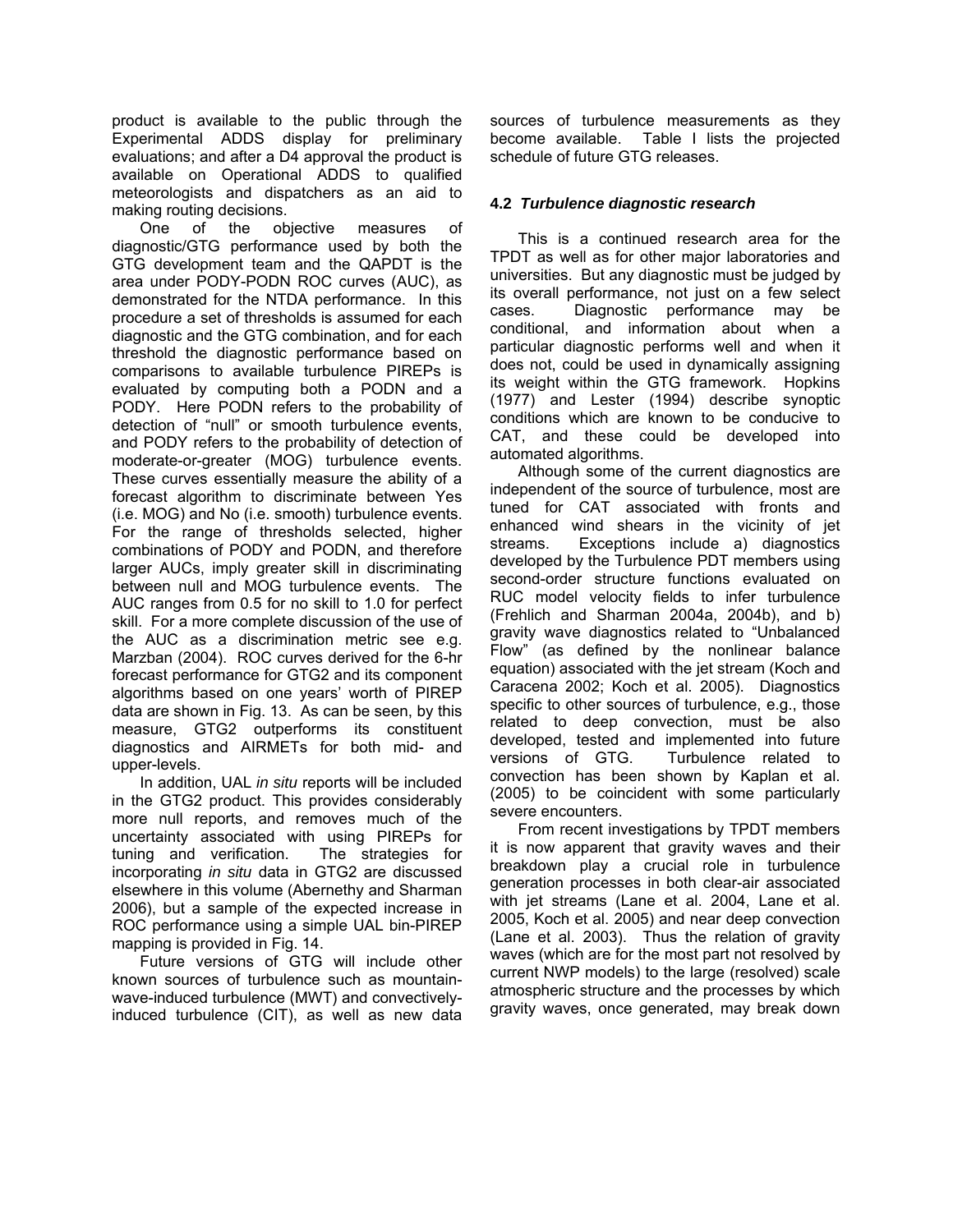into turbulence are areas of concentration by the TPDT.

As an example, an extension of the Lane et al (2003) study has shown that the gravity waves and turbulence produced in the stratosphere above deep convection depend on the stability and wind shear near the cloud top, since these environmental parameters directly impact gravity wave propagation characteristics. Figure 15 demonstrates this effect.

Other sources for convectively-generated turbulence are also being investigated. For example, ongoing analysis of special dropsonde and P-3 airborne Doppler radar data analyses collected on multiple severe thunderstorm events during the Bow Echo and Mesoscale Convective Vortex Experiment (BAMEX) indicates that strong vertical wind shear associated with a descending rear inflow jet beneath the large convective "anvil cloud" is highly conducive to the generation of strong turbulence (Collander et al. 2006). Power spectral density analyses of the P-3 data show a slope typical of the turbulence subrange at wavelengths smaller than ~300 m, and secondorder structure function analysis of this aircraft wind data indicates a sudden change in slope between the turbulence scales and the gravity waves (scales larger than 300 m), allowing for a clear separation of the two phenomena. Though these results are primarily observational and exploratory in nature, it is hoped that this work will lead to a quantitative assessment of the turbulence threat to general aviation and passenger airlines in the vicinity of anvil regions produced by mesoscale convective systems. However, this will not be a simple task; in particular, wind profiles from the RUC model made in the vicinity of the observed rear inflow jets in the BAMEX cases do not, in general, depict the presence of this jet and the associated small Richardson Number profile. The nature of this difference and that of other features in the remaining quadrants remains to be determined with refined composite and/or analysis procedures, but the most obvious problem appears to be RUC deficiencies in forecasting some important aspects of mesoscale convective systems, suggesting much work will be needed to improve the predictability of convectively-induced turbulence.

Spectral analysis of NOAA Gulfstream-IV in situ data shows that turbulence may occur in areas closely related to upper-level gravity-wave activity but apart from regions of large vertical wind shear (Koch et al. 2005). These findings are consistent with the underlying foundation for the Unbalanced Flow (UBF) diagnostic (Koch and Caracena 2002): a) dynamical imbalance associated with an upper-level jet results in the generation of a packet of gravity-inertia waves with horizontal wavelengths of 100–200 km, b) vertical wind shear is increased and static stability reduced as the waves become steeper and their horizontal wavelengths are shortened due to nonlinearity, and c) turbulence is generated as these waves break. Wavelet and third-order structure function analysis of the aircraft in-situ observations also indicates a close causality relationship between gravity waves and turbulence (Lu et al. 2005a, b), notably that turbulence is generated quite suddenly as the degree of coherence and polarity of the gravity waves exceeds a certain value. The ability to predict the forcing mechanisms for gravity waves associated with the upper-level jet and the wave characteristics (amplitude, wavelength, phase speed), plus improved understanding of how such relatively large-scale wave phenomena could produce conditions necessary for turbulence to be generated at scales < 1 km are all essential for making substantial progress on predicting clear-air turbulence with operational numerical weather prediction models.

Since the basic process by which gravityinertia waves create conditions suitable for turbulence to occur, and the conditions under which such a process may or may not develop are not well understood, the Turbulence PDT is currently conducting more controlled, idealized studies of the process by which jet imbalance may spawn gravity waves, and how such waves may culminate in the generation of turbulent kinetic energy of sufficient intensity that it could be disruptive to commercial aircraft. We are using the WRF model initialized with an initially balanced three-dimensional baroclinic wave and multiple grid nests to simulate the upper-level jet, mesoscale gravity waves, and turbulence, beginning at a horizontal grid spacing of 100 km and nesting all the way down to 250 m. Our results show a cascade of gravity wave energy,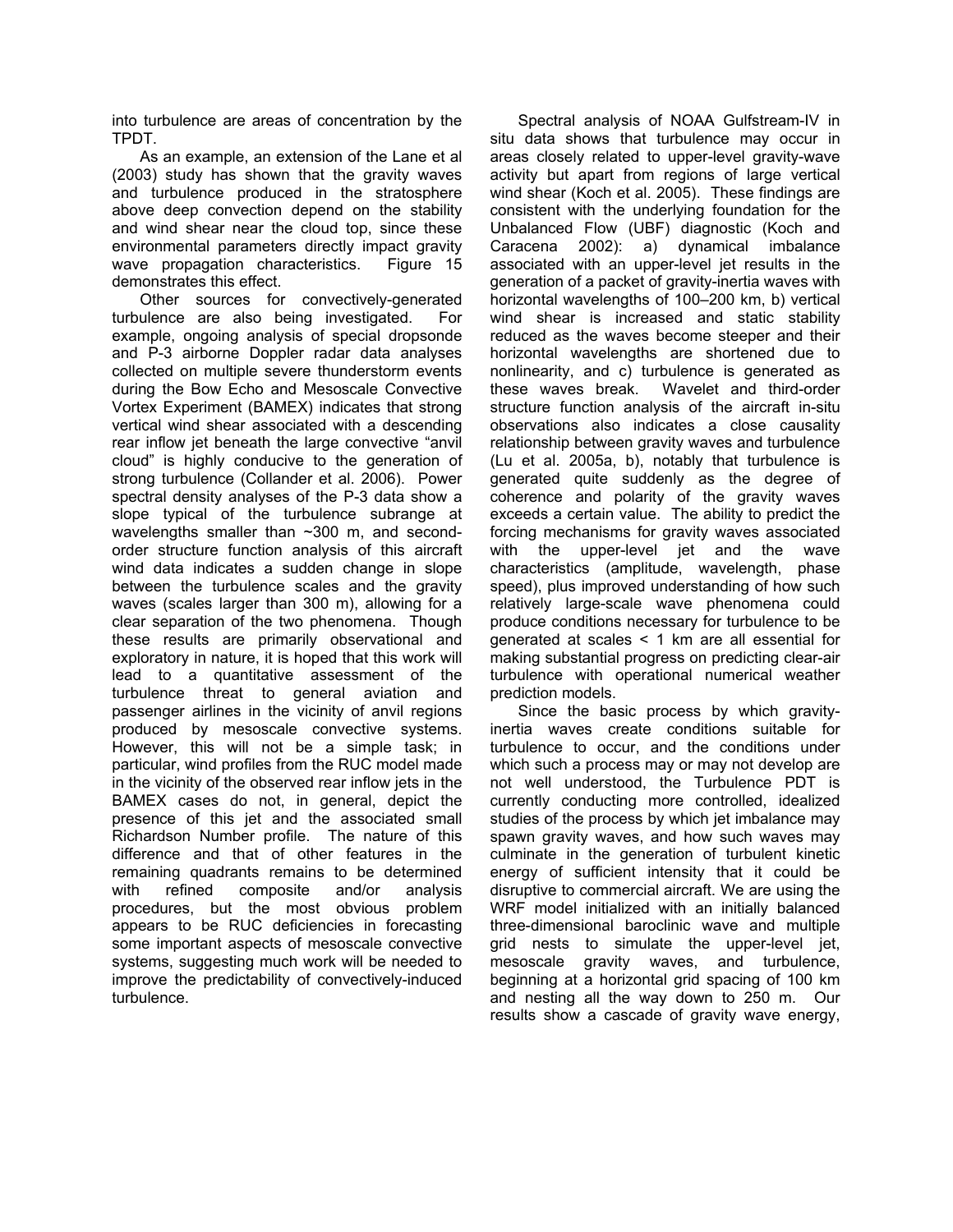beginning with the ~100-200 km scale gravityinertia waves produced by jet stream imbalances (Fig. 16), followed by breaking internal waves with wavelengths of 10-30 km, and finally, the generation of turbulence (Lu et al. 2006). The interaction between these various phenomena, having a wide range of wavelengths, amplitudes, and phase velocities is very complex and will require further investigation. However, the ultimate goal is to be able to map out the parameter space that determines these gravity wave characteristics in a highly predictable manner, so that the probability of turbulence generation may be determined and thereby predicted.

Recently, the TPDT has begun to evaluate the situation-dependent performance of GTG component algorithms for forecasts of upper- and mid-level turbulence, the objective being to try to improve the performance of GTG even further. This work involves performing in-depth analyses of the meteorological conditions under which selected indices and algorithms within GTG do and do not perform well, in order to be able to create a set of rules for codifying algorithm performance as a function of meteorological conditions and model performance for use in GTG.

## **5. Summary**

Encounters with turbulence for commercial and GA aircraft pose significant safety, efficiency and workload issues. More often than not, pilots will try to avoid or exit turbulent air, so turbulence significantly impacts NAS efficiency and controller workload. Fortunately, not every significant encounter with turbulence results in an injury, nevertheless, according to NTSB numbers, each year, turbulence accounts for approximately 60- 70% of all weather-related accidents and incidents. The cost to US airlines due to injuries (medical attention and liability suits), cabin and aircraft damage, flight delays, and time lost to inspection and maintenance is substantial, with estimates in the \$150-\$500 million/year range.

In order to help reduce the number of turbulence encounters and their impact on the NAS, the FAA AWRP Turbulence PDT is working on improving the detection and forecasting of turbulence, and providing operationally useful products directly to the users. To this end the

Turbulence PDT has been focusing and will continue to focus on three major work areas:

- Automated *in situ* reporting. Providing automated, quantitative, and aircraftindependent *in situ* reports of turbulence from commercial aircraft. Currently 200 aircraft from United Airlines have the *in situ* turbulence software deployed, with approximately 1.3 million reports being generated every month compared to approximately 55,000 PIREPs per month. Work has been ongoing with Southwest Airlines to equip their fleet of 737 aircraft.
- Automated turbulence forecasting. Over the last several years NCAR has developed a turbulence diagnosis and forecast system for the continental U.S. This system, GTG, which has been part of the NCEP ADDS operational suite since March 2003, produces a 4-D grid of turbulence potential for clear-air turbulence above 20,000 ft MSL using RUC model forecast grids. GTG2 will extend the diagnoses and forecasts down to 10,000 MSL and should become operational in late 2006. Research and development of new turbulence diagnostics is an ongoing effort.
- In-cloud turbulence detection. A new turbulence detection algorithm designed for use on the WSR-88D radars has been developed and is being tested (NTDA). Uplink to the cockpit of selected UAL aircraft during summer 2005 have demonstrated the utility of this product in increasing pilot situational awareness of turbulence within convection.

The outlets for these work areas are turbulence strategic and tactical decision avoidance aids to be used by the aviation community. Strategic avoidance is provided by the GTG forecasts, which incorporates *in situ* data and will also eventually incorporate NTDA output for nowcasts. Tactical avoidance of turbulence in cloud is provided by the NTDA. It is envisioned that soon NTDA, in situ and GTG output will be uplinked to the cockpit for better pilot situational awareness.

*Acknowledgments.* This research is in response to requirements and funding by the Federal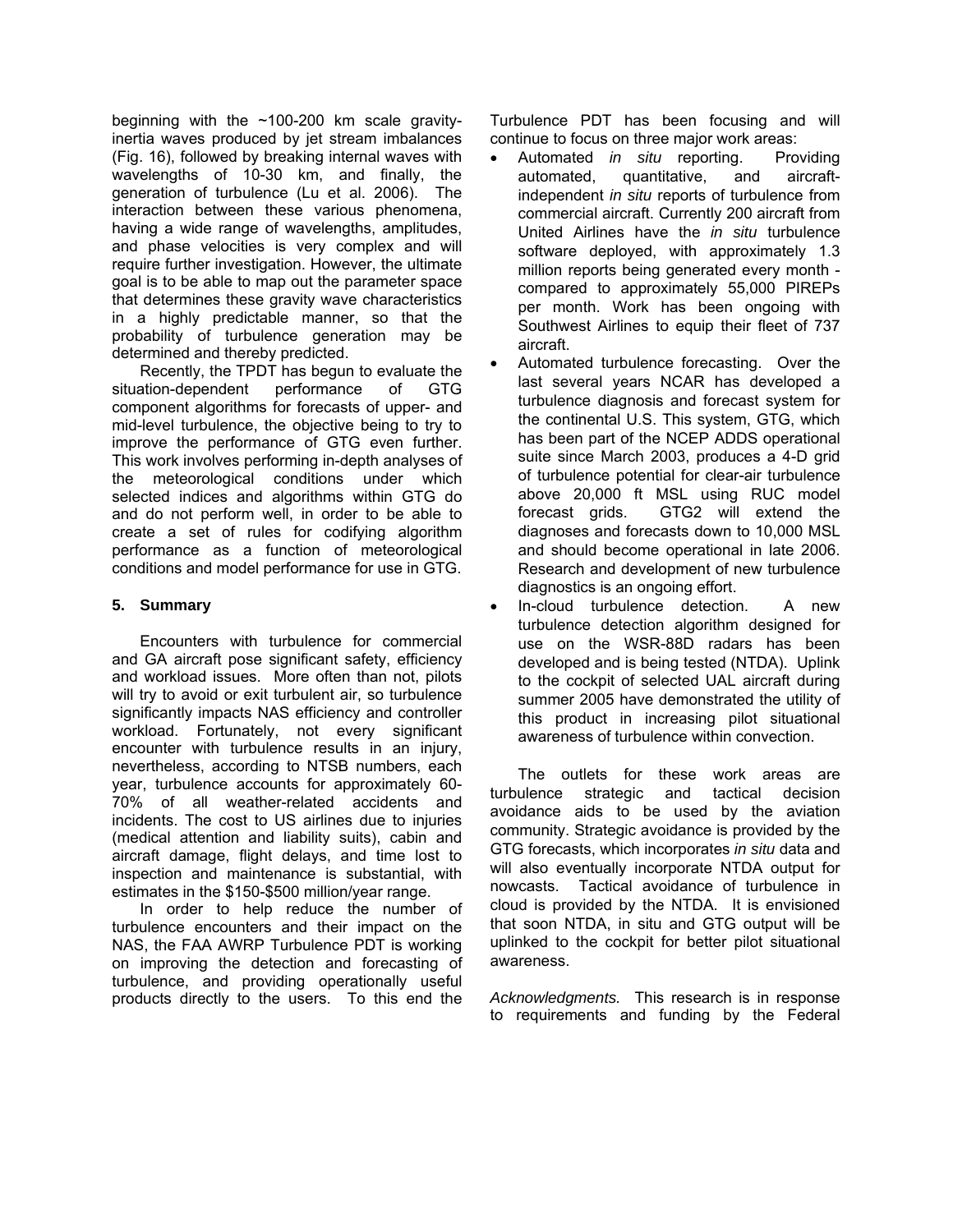Aviation Administration (FAA). The views expressed are those of the authors and do not necessarily represent the official policy or position of the FAA.

#### REFERENCES

Abernethy, J. and R. Sharman, 2006: Clear-air turbulence nowcasting and forecasting using in situ turbulence data. Preprints, *Twelveth Conf. on Aviation, Range, and Aerospace Meteorology*, Atlanta, GA, Amer. Meteor. Soc., P1.5.

Brown, B. G., G. Thompson, R.T. Bruintjes, R. Bullock, and T. Kane, 1997: Intercomparison of in-flight icing algorithms. Part II: Statistical verification results. *Wea. Forecasting*, **12**, 890- 914.

Brown, B. G., J. L. Mahoney, J. Henderson, T. L. Kane, R. Bullock, and J. E. Hart, 2000: The turbulence algorithm intercomparison exercise: Statistical verification results. Preprints, *Ninth Conf. on Aviation, Range, and Aerospace Meteorology*, Orlando, FL, Amer. Meteor. Soc., 466-471.

Collander, R. S., E. Tollerud, B. Jamison, F. Caracena, C. Lu, and S. E. Koch, 2006: Turbulence in MCS anvils: observations and analyses from BAMEX. Preprints, 12<sup>th</sup> Conf. on *Aviation, Range, and Aerospace Meteorology*, Atlanta, GA, Amer. Meteor. Soc.

Cornman, L. B., C. S. Morse, and G. Cunning, 1995: Real-time estimation of atmospheric<br>turbulence severity from in-situ aircraft turbulence severity from in-situ measurements. *J. Aircraft*, **32,** 171-177.

Cornman, L. B. and B. Carmichael, 1993: Varied research efforts are under way to find means of avoiding air turbulence. *ICAO Journal*, 48, 10-15.

Cornman, L. B., and R. K. Goodrich, 1996: The detection of atmospheric turbulence using Doppler radars. Preprints, *Workshop on Wind Shear and Wind Shear Alert Systems*. Oklahoma City, 13-15 November. Amer. Meteor. Soc., Boston.

Cornman, L. B., G. Meymaris, and M. Limber, 2004: An update on the FAA Aviation Weather Research Program's *in situ* turbulence measurement and reporting system. Preprints,

*Eleventh Conf. on Aviation, Range, and Aerospace Meteorology*, Hyannis, MA, Amer. Meteor. Soc., P4.3.

Doviak, R. J., and D. S. Zrnić, 1993: *Doppler Radar and Weather Observations*. Academic Press, 562 pp.

Dutton, J., and H. A. Panofsky, 1970: Clear Air Turbulence: A mystery may be unfolding. *Science*, **167**, 937-944.

Eichenbaum, H., 2000: Historical overview of turbulence accidents. MCR Federal, Inc. report TR-7100/023-1.

Fahey, T. H., 1993: Northwest Airlines atmospheric hazards advisory and avoidance system. Preprints, *Fifth Conf. on Aviation Weather Systems*, Vienna, VA, Amer. Meteor. Soc., 409- 413.

Frehlich, R., and R. Sharman, 2004a: Estimates of turbulence from numerical weather prediction model output with applications to turbulence diagnosis and data assimilation. *Mon. Wea. Rev*., **132**, 2308-2324.

Frehlich, R., and R. Sharman, 2004b: Estimates of upper level turbulence based on second order structure functions derived from numerical weather prediction model output. Preprints, *Eleventh Conf. on Aviation, Range and Aerospace Meteorology,*  Hyannis, MA, Amer. Meteor. Soc., P4.13.

Hopkins, R. H., 1977: Forecasting techniques of clear-air turbulence including that associated with mountain waves*.* WMO Technical Note No. 155, 31 pp.

Kaplan, M. L, A. W. Huffman, K. M. Lux, J. J. Charney, A. J. Riordan, and Y.-L. Lin, 2005: Characterizing the severe turbulence environments associated with commercial aviation accidents. Part 1: A 44-case study synoptic observational analyses. *Meteor. Atmos. Phys.,***88**, 129-153*.*

Kessinger, C., S. Ellis and J. Van Andel, 2003: The radar echo classifier: a fuzzy logic algorithm for the WSR-88D. Preprints-CD, *3rd AMS Conference on Artificial Intelligence Applications to Environmental Science*, Long Beach, 9-13 Feb.

Koch, S. E., and F. Caracena, 2002: Predicting clear-air turbulence from diagnosis of unbalance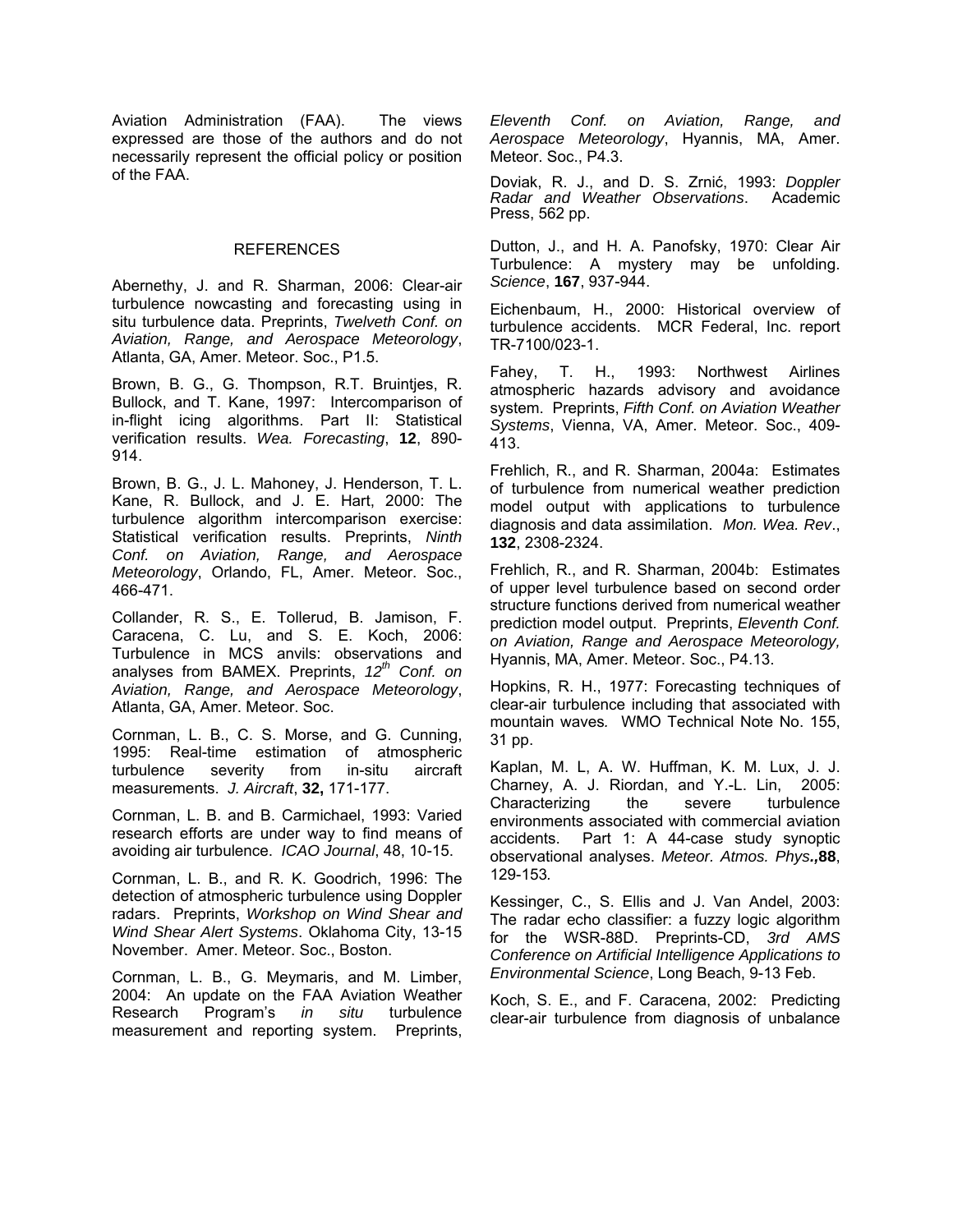flow. Preprints, *Tenth Conf. on Aviation, Range, and Aerospace Meteorology*, Portland, OR, Amer. Meteor. Soc., 359-363.

Koch, S. E., B. D. Jamison, C. Lu, T. L. Smith, E. I. Tollerud, C. Girz, N. Wang, T. P. Lane, M. A. Shapiro, D. D. Parrish, and O. R. Cooper, 2005: Turbulence and gravity waves within an upperlevel front. *J. Atmos. Sci.,* **62,** 3885-3908.

Lane, T.P., R.D. Sharman, T.L. Clark, and H.-M. Hsu, 2003: An investigation of turbulence generation mechanisms above deep convection. *J. Atmos. Sci.*, **60**, 1297-1321

Lane, T. P., J. D. Doyle, R. Plougonven, M. A. Shapiro, and R. D. Sharman, 2004: Observations and numerical simulations of inertia-gravity waves and shearing instabilities in the vicinity of a jet stream. *J. Atmos. Sci*., **61**, 2692-2706.

Lane, T.P., R. Sharman, H.-M. Hsu, W. D. Hall, M. A. Shapiro, R. Plougonven, and J. J. Murray, 2005: Numerical simulations of gravity waves and turbulence during the ATReC campaign. **AIAA-2005-262**. *43rd AIAA Aerospace Science and Exhibit*, Reno, NV.

Lester, P. F., 1994: *Turbulence: A new perspective for pilots*. Jeppesen Sanderson, Inc., 212 pp.

Lu, C., S. E. Koch, and N. Wang, 2005a: Determination of temporal and spatial characteristics of atmospheric gravity waves combining cross-spectral analysis and wavelet transformation. *J. Geophys. Res*. **110,** D01109, doi:10.1029/2004JD004906.

Lu, C., S. E. Koch, and N. Wang, 2005b: Stokes parameter analysis of turbulence-generating gravity waves combining cross-spectral analysis and wavelet transformation. *J. Geophys. Res*., **110,** doi:10.1029/2004JD005736.

Lu, C., W. D. Hall, and S. E. Koch, 2006: Highresolution numerical simulations of gravity waveinduced turbulence in association with an upperlevel jet system. Preprints, 12<sup>th</sup> Conf. on Aviation, *Range, and Aerospace Meteorology*, Atlanta, GA, Amer. Meteor. Soc.

Mahoney, J. L and B. G. Brown, 2006: The FAA Aviation Weather Research Quality Assessment Product Development Team. Preprints, *Twelveth Conf. on Aviation, Range, and Aerospace* 

*Meteorology*, Atlanta, GA, Amer. Meteor. Soc., P1.24.

Mahoney, J. L, J. K. Henderson, B. G. Brown, J. E. Hart, A. Loughe, C. Fischer, and B. Sigren, 2002: The Real-Time Verification System (RTVS) and its application to aviation weather forecasts. Preprints*, Tenth Conf. on Aviation, Range, and Aerospace Meteorology*, Portland, OR, Amer. Meteor. Soc., 323-326.

Marzban, C., 2004: The ROC curve and the area under it as performance measures. *Wea. Forecasting*, **19**, 1106-1114.

Sharman, R., C. Tebaldi, and B. Brown, 1999: An integrated approach to clear-air turbulence forecasting. Preprints*, Eighth Conf. on Aviation, Range, and Aerospace Meteorology*, Dallas, TX, Amer. Meteor. Soc., 68-71.

Sharman, R., C. Tebaldi, J. Wolff, and G. Wiener, 2002: Results from the NCAR Integrated Turbulence Forecasting Algorithm (ITFA) for predicting upper-level clear-air turbulence. Preprints, *Tenth Conf. on Aviation, Range, and Aerospace Meteorology*, Portland, OR, Amer. Meteor. Soc., 351-354.

Sharman, R., J. Wolff, and G. Wiener, 2004: Description and evaluation of the second generation Graphical Turbulence Guidance forecasting system. Preprints, *Eleventh Conf. on Aviation, Range, and Aerospace Meteorology*, Hyannis, MA, Amer. Meteor. Soc., 4.14.

Tebaldi, C., D. Nychka, B. G. Brown, and R. Sharman, 2002: Flexible discriminant techniques for forecasting clear-air turbulence. *Environmetrics 2002*, **13**, 859-878.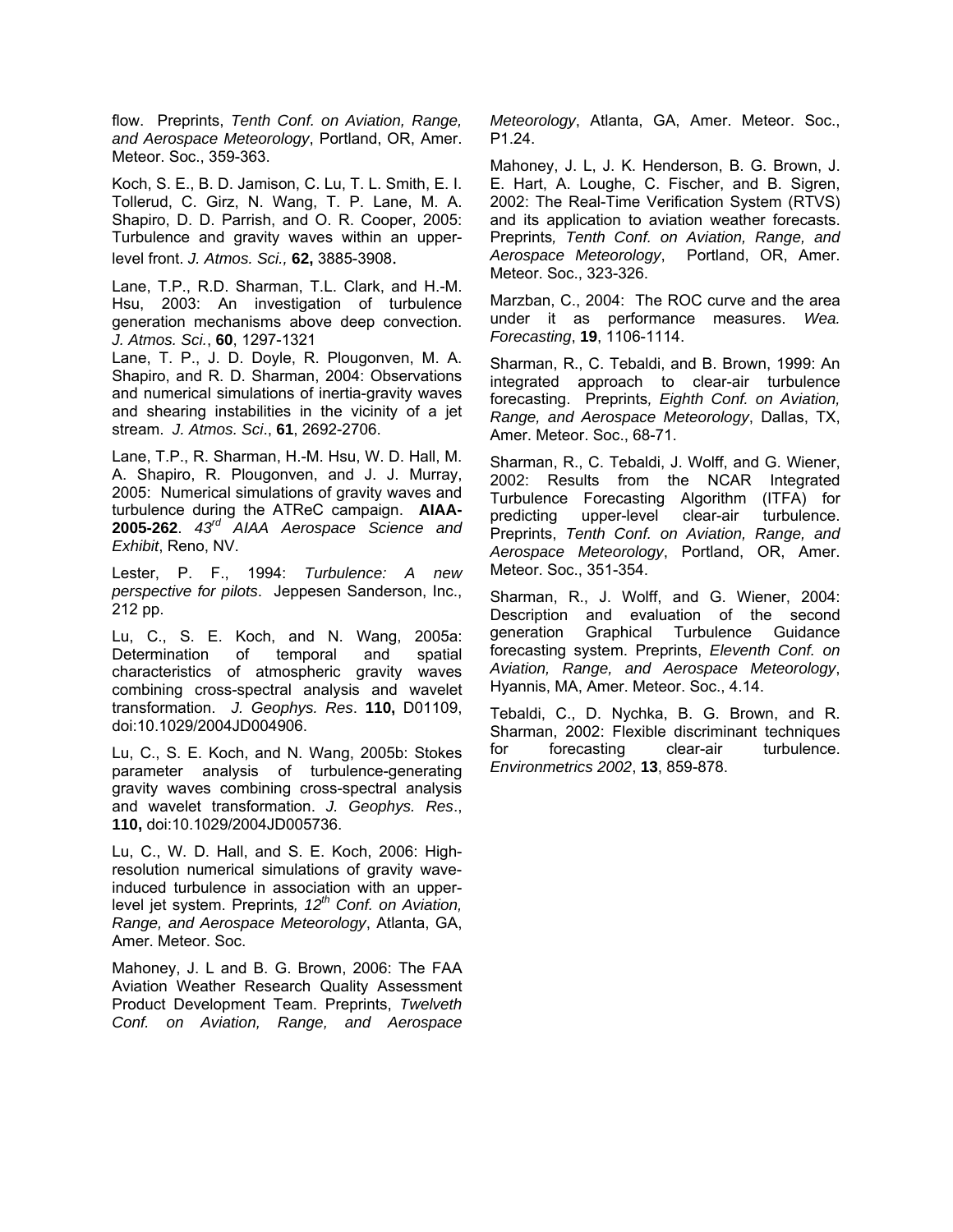| <u>Version</u>   | <b>Capabilities</b>                                                                                        | D <sub>3</sub> | D4          | <b>Operational</b> |
|------------------|------------------------------------------------------------------------------------------------------------|----------------|-------------|--------------------|
| GTG1             | <b>Upper levels</b><br><b>RUC20</b>                                                                        |                | 3/03        | 3/03               |
| GTG <sub>2</sub> | <b>Improved GTG1</b><br><b>Mid levels</b><br><b>RUC13</b><br><b>Text generation</b><br><b>Uses in situ</b> | 11/04          | 05/06       | 8/06               |
| GTG3             | <b>Improved GTG2</b><br><b>MWT</b><br>10 km RR WRF<br><b>Probabilistic forecasts</b>                       |                | 11/07 11/08 | 2/09               |
| <b>GTG/TFO</b>   | <b>Global - GFS</b>                                                                                        | 11/07          | 11/08       | 2/09               |
| GTG4             | <b>Improved GTG3</b><br>out-of-cloud turb forecasts                                                        | 11/08          | 11/09       | 2/10               |
| <b>GTGN</b>      | <b>Rapid upates</b><br>in-cloud turb nowcasts<br>in situ<br>GTG4 0-2 hr analyses                           | 11/08          | 11/09       | 2/10               |
| GTG5             | <b>Improved GTG4</b><br><b>Low levels</b>                                                                  | 11/09 11/10    |             | 2/11               |

**Table 1. Scheduled GTG releases, corresponding capabilities,** 

**and AWTT D3, D4, and operational implementation timelines**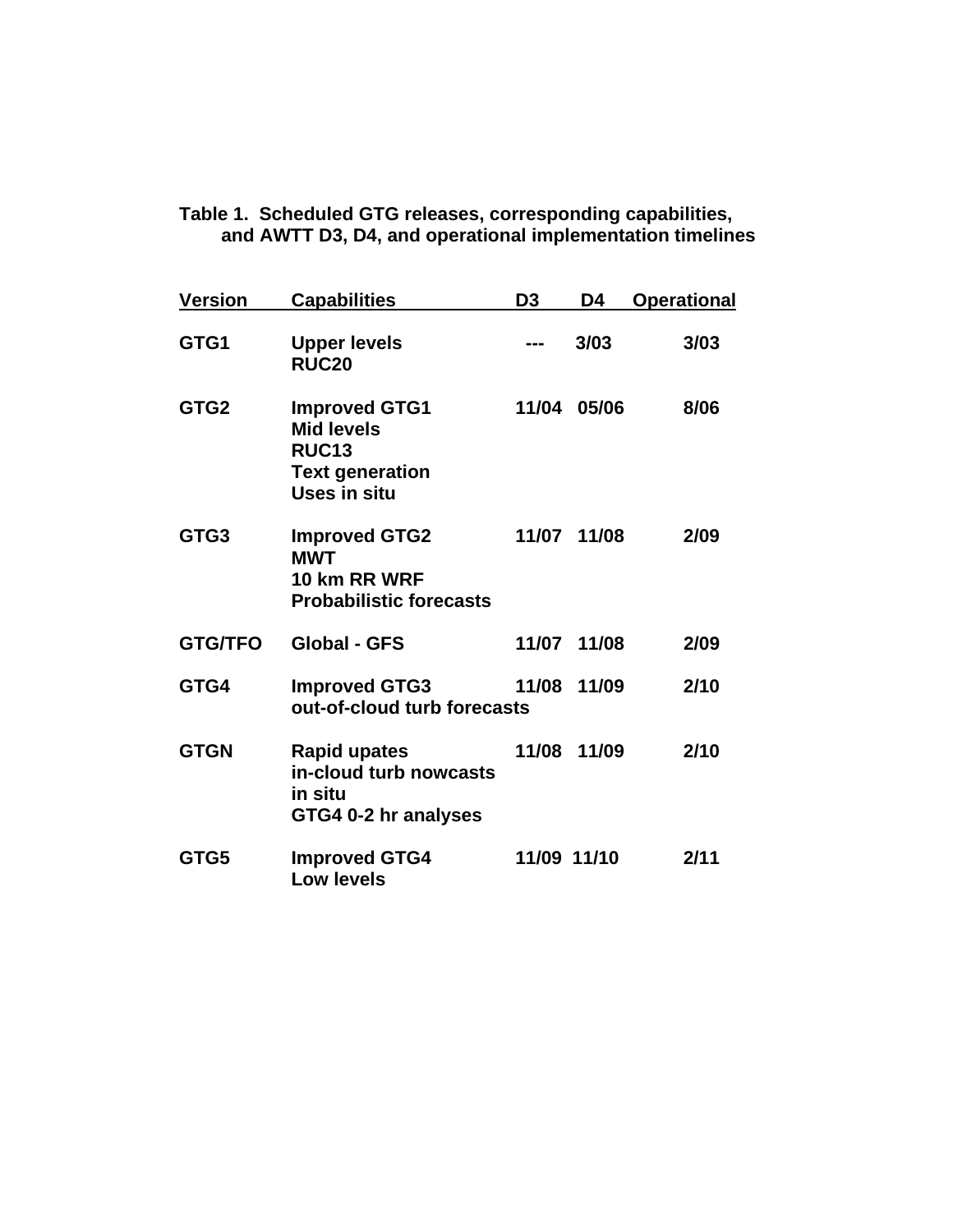

**Figure 2.** Spatial series of EDR reports illustrating a good match between the pilot report ("light-to-moderate") and the EDR values.



**Figure 1.** Spatial series of EDR reports illustrating a discrepancy between the pilot report ("light") and the EDR values.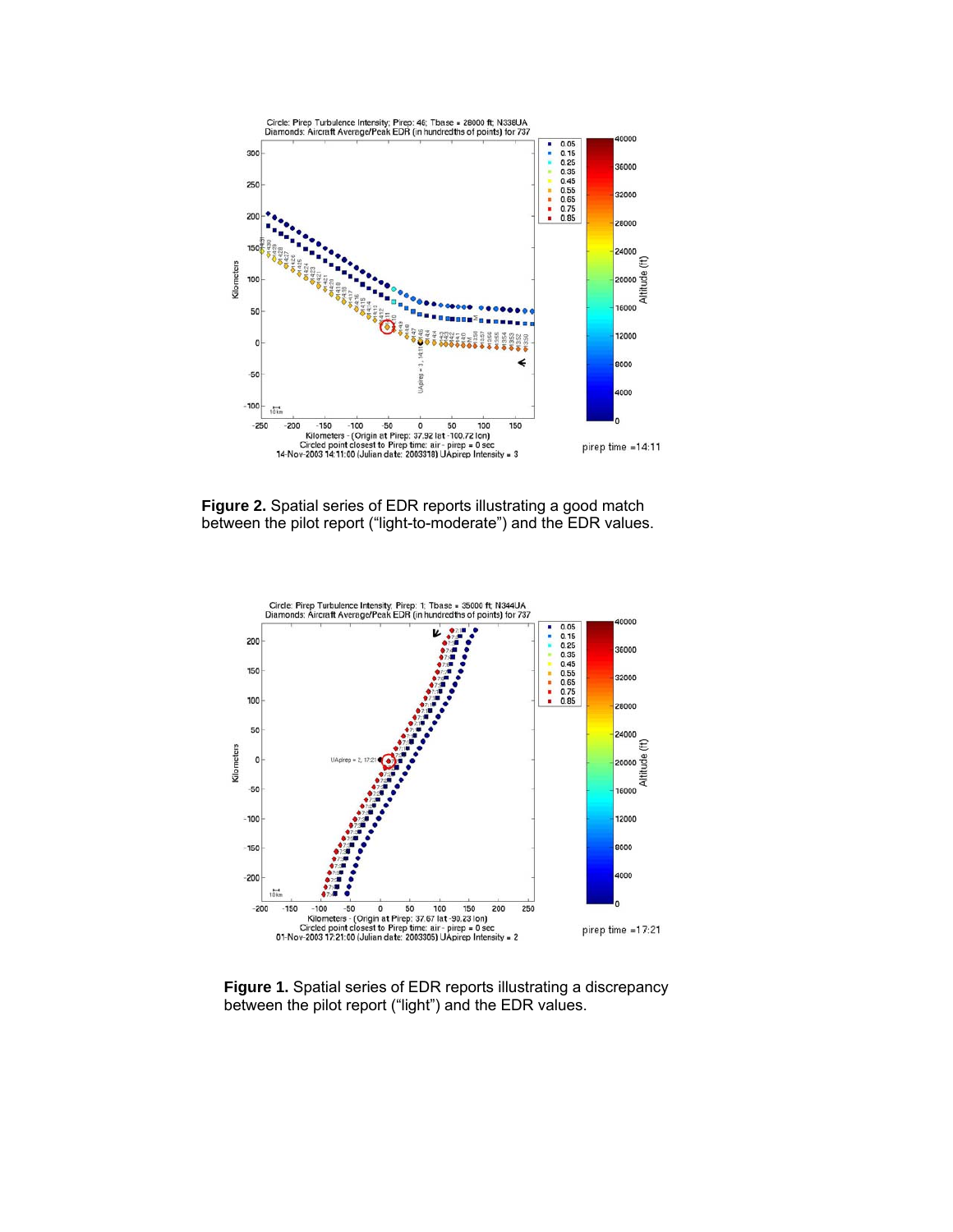

**Figure 4.** Spatial series of EDR reports illustrating one of the problems in using pilot reports for verification work. The location given in the pilot report is approximately 100 km from the actual flight track.



**Figure 3.** Comparison between EDR reports and "passenger reports."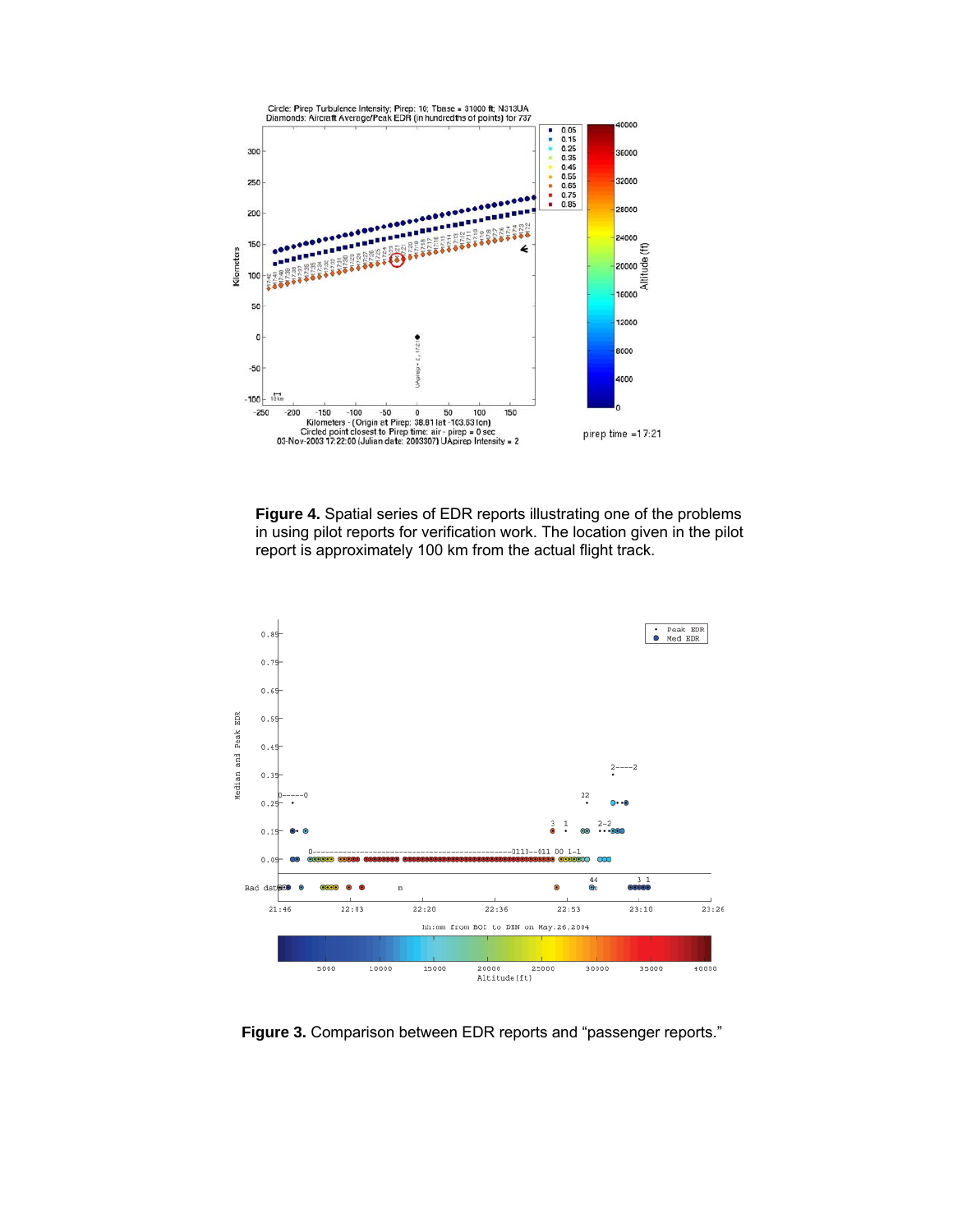

**Figure 5.** Comparison between EDR reports and "passenger reports."



Figure 6. Experimental ADDS Web-based display showing *in situ* turbulence reports overlaid on contours of the Graphical Turbulence Guidance (GTG) turbulence forecast product.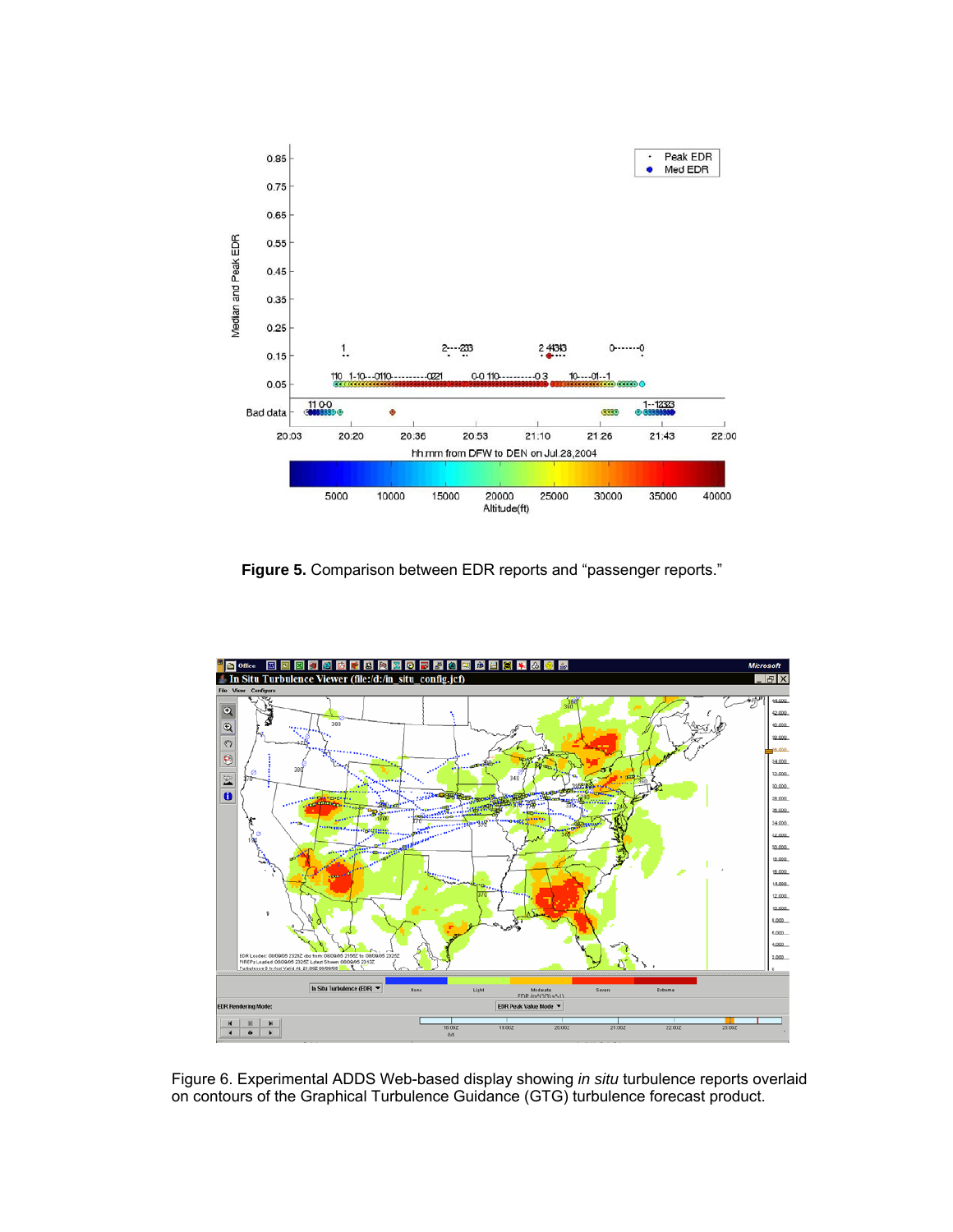

**Figure 7:** Diagram of the NTDA, as implemented for the WSR-88D (NEXRAD) radar. The Level II reflectivity, radial velocity and spectrum width data are used to censor bad data and compute EDR and an associated confidence for each radar measurement point via a fuzzy-logic framework. A pre-processing step that isn't shown merges split-cut tilts (e.g., surveillance and Doppler sweeps) so that the reflectivity, radial velocity, and spectrum width data are on a common grid.



**Figure 8:** Interactive Java display for disseminating the NTDA operational demonstration data, shown for 0:40 UTC on 27 July 2005. Overlaid are *in situ* turbulence values reported by United Airlines B-757 aircraft.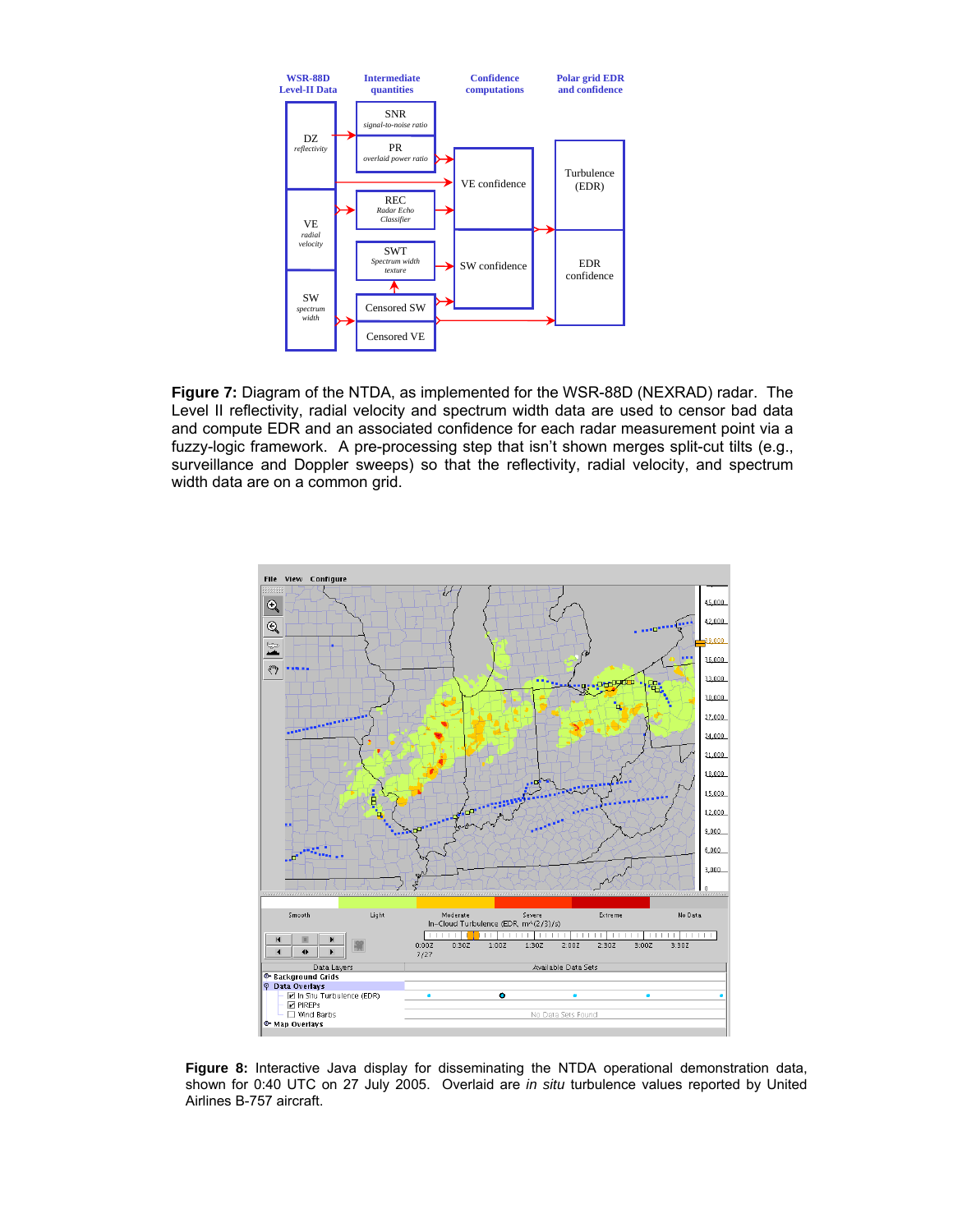

**Figure 9:** Sample text-based turbulence map generated for a flight from Washington Dulles to San Diego on 20 October 2005. The initial aircraft location is indicated by the X near the bottom, asterisks denote the filed route, and waypoints are indicated by a "+" along the route and labeled in the left margin, which also shows distance in nm along the expected path. Turbulence intensities are denoted by "o" (smooth), "l" (light), "M" (moderate) and "S" (severe).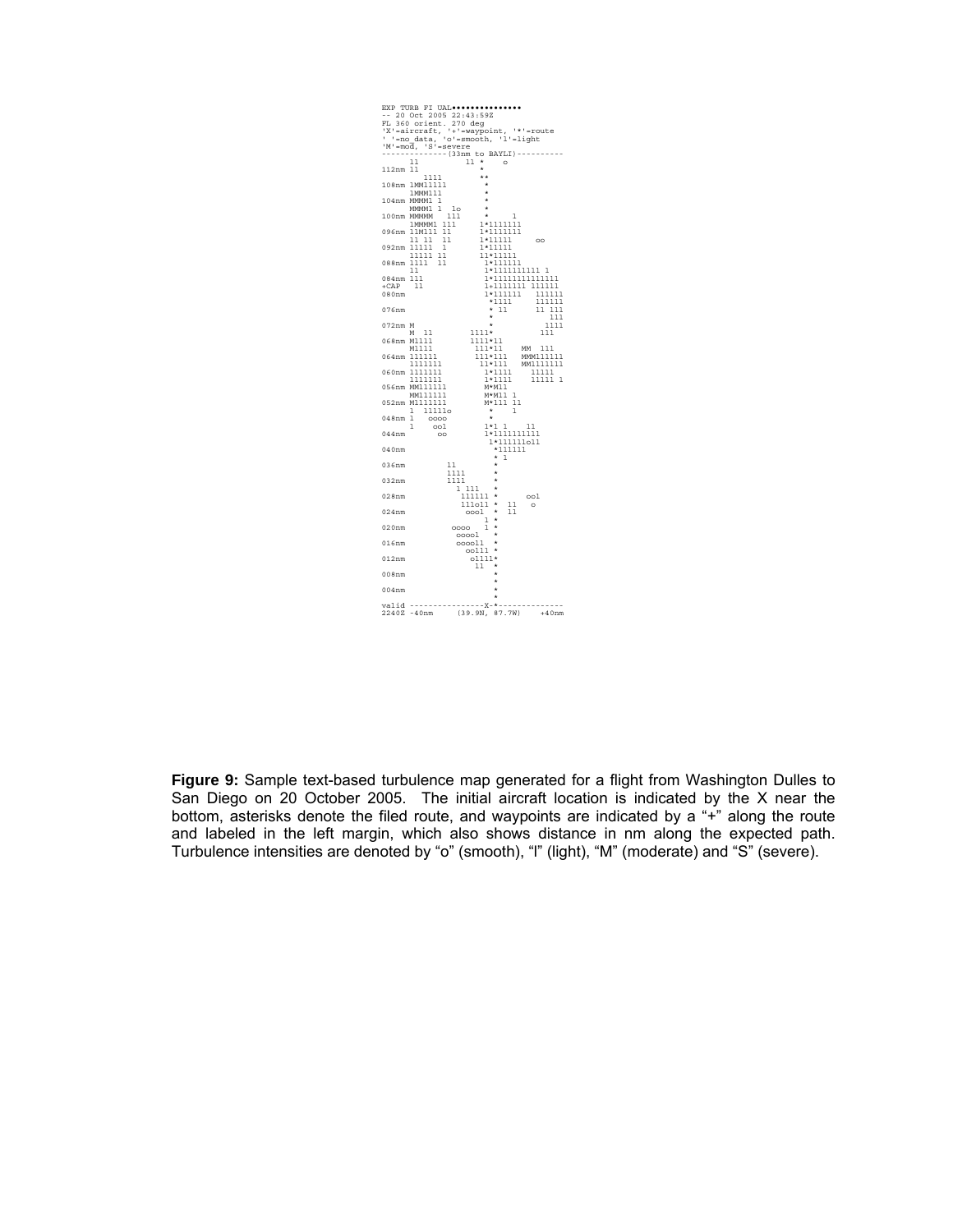

**Figure 10:** Box plots indicating the distribution of NTDA EDR 3-D mosaic values (the median over the comparison volume described in the text) for different values of *in situ* "average" EDR measurements, shown along the *x*-axis. The horizontal red line in the middle of each "box" indicates the median value, while the upper and lower limits of the box represent the  $25<sup>th</sup>$  and  $75<sup>th</sup>$  percentiles, the "whiskers" on either end show the data range, and red dots indicate outliers. Notches in the boxes depict the uncertainty in the median value. The number of data points used in creating each box plot are shown above the box.



**Figure 11:** Receiver Operating Characteristic (ROC) curves for light or greater (*in situ* EDR > 0.10 m<sup>2/3</sup> s<sup>-1</sup>, green), moderate or greater (*in situ* EDR > 0.30 m<sup>2/3</sup> s<sup>-1</sup>, blue), and severe (*in situ*  $EDR > 0.50$   $m^{2/3}$  s<sup>-1</sup>, red) turbulence. These plots show the tradeoff between the probability of detecting turbulence (*y*-axis) and the probability of detecting no turbulence (*x*-axis) as the NTDA EDR threshold is varied.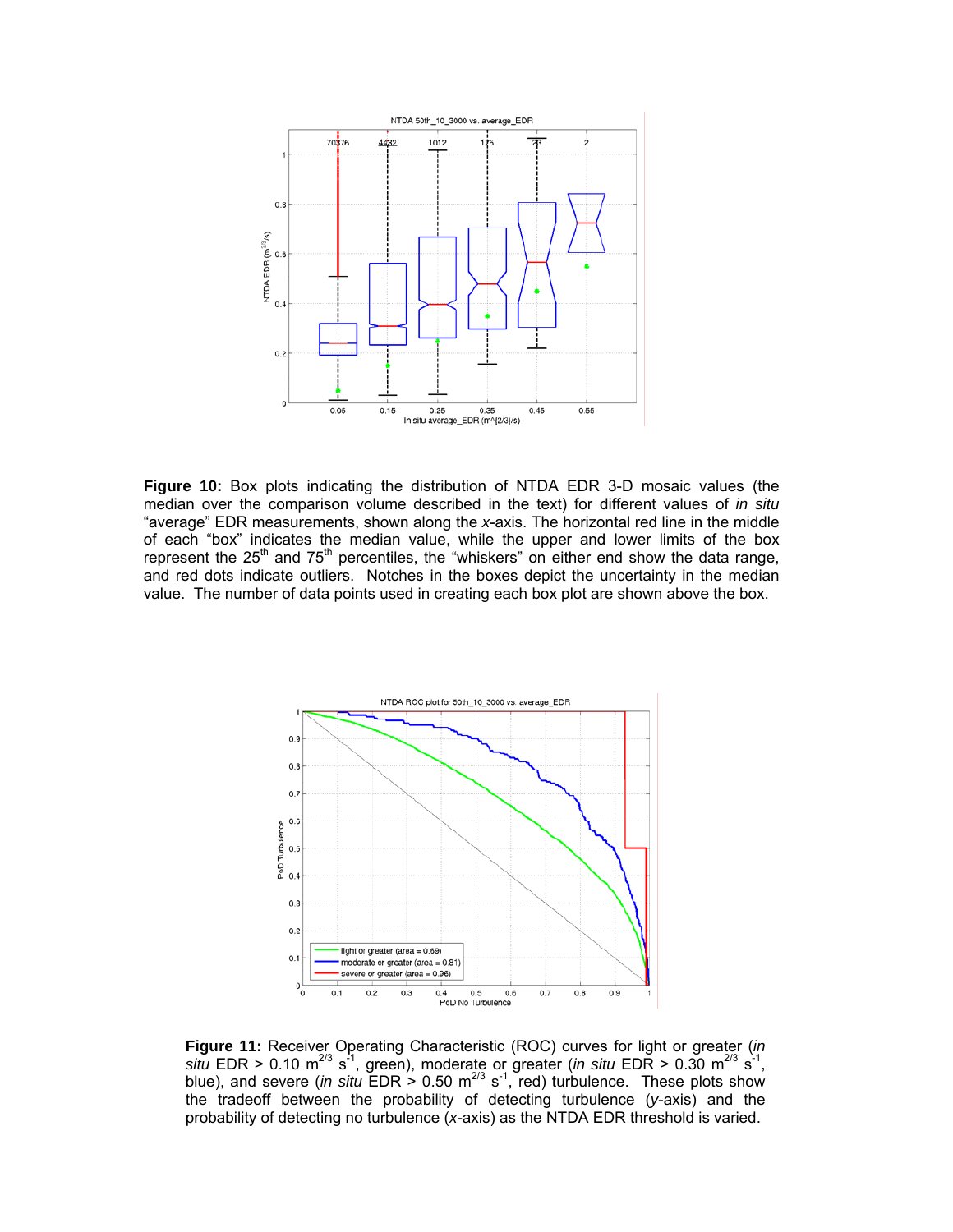

Figure 12. Sample of GTG1 6 hour forecast of CAT potential for 0 UTC 25 Oct 2005 at FL300 as provided on the operational ADDS website (http://adds.aviationweather.gov/turbulence). Color table for contours is provided at the bottom of the image. For this particular situation no turbulence is predicted over most of the western and midwestern U. S., with some light to moderate turbulence regions expected on both the east and west coasts, and possibly a small region of moderate to severe turbulence off the northern California coast.



Figure13. Individual diagnostics and the GTG2 PODY-PODN performance statistics (individual diagnostics in thin grey, GTG combination in heavy, black solid and GTG combination using climatological weights in heavy black dashed) derived from one year (2003) of (a) upper-level (FL200- FL460) (b) mid-level (FL100-FL200) 6-hour forecasts (valid 00 UTC). For comparison, also shown is the no skill line as the diagonal, and the 2003 average AIRMET performance (with amendments) at upper levels centered on 00 UTC.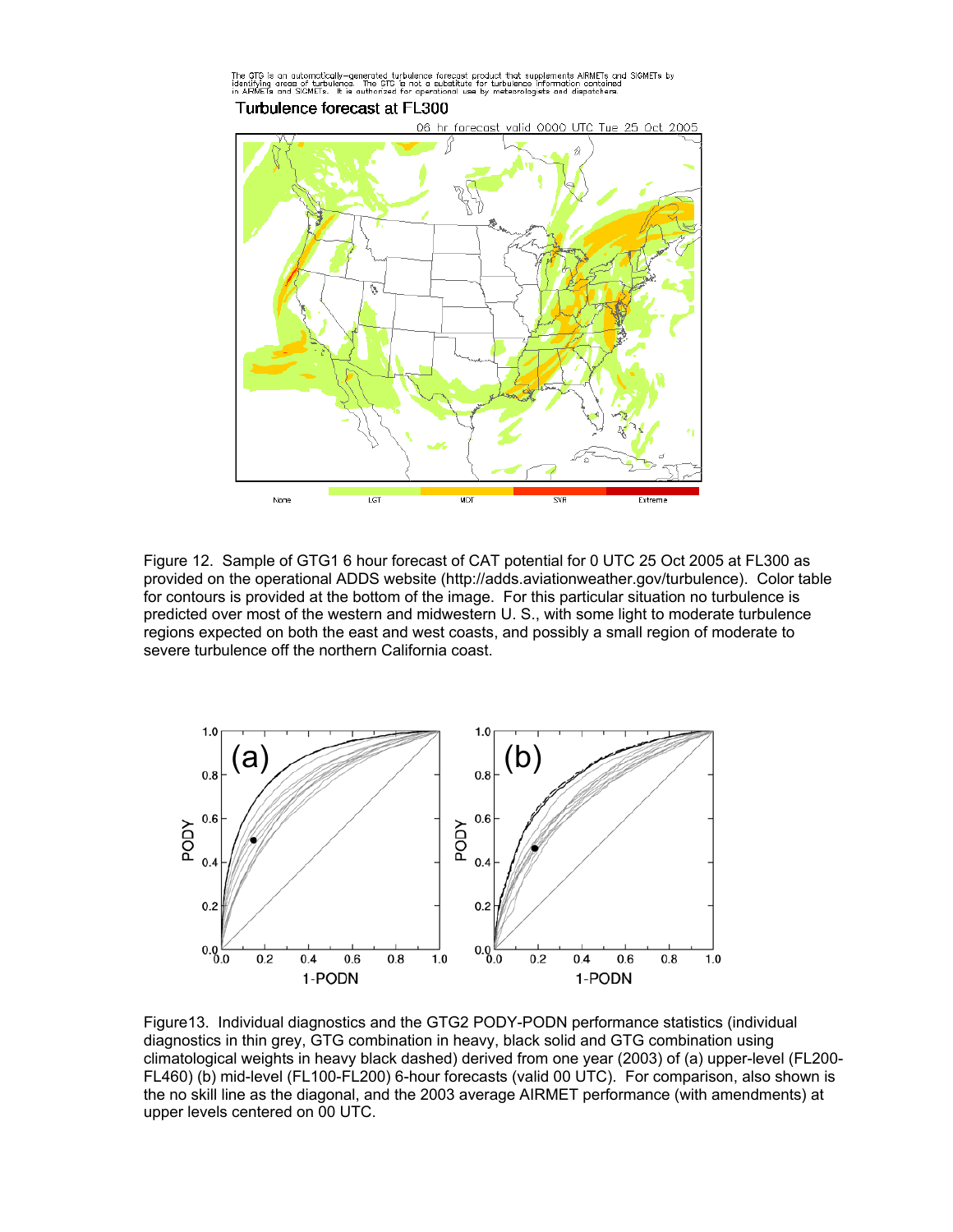

Figure 14. Comparison of GTG2 PODY-PODN performance statistics using only PIREPs (blue) and only *in situ* data (grren) in the GTG2 combination and for verification.



Figure 15. High resolution cloud simulations and CIT above cloud top for three different atmospheric environments. Blue shading denotes cloud concentrations. Yellow, orange, and red shading denotes regions with out-of-cloud total turbulent kinetic energy (TKE) greater then 0.1, 0.5, and 2.0  $m^2/s^2$ , respectively. Left panel: Baseline case using the observed Dickinson, ND encounter environment. Middle panel: Dickinson sounding modified to increase the vertical wind shear near the cloud top. Right panel: Dickinson sounding modified to reduce the static stability at cloud top.